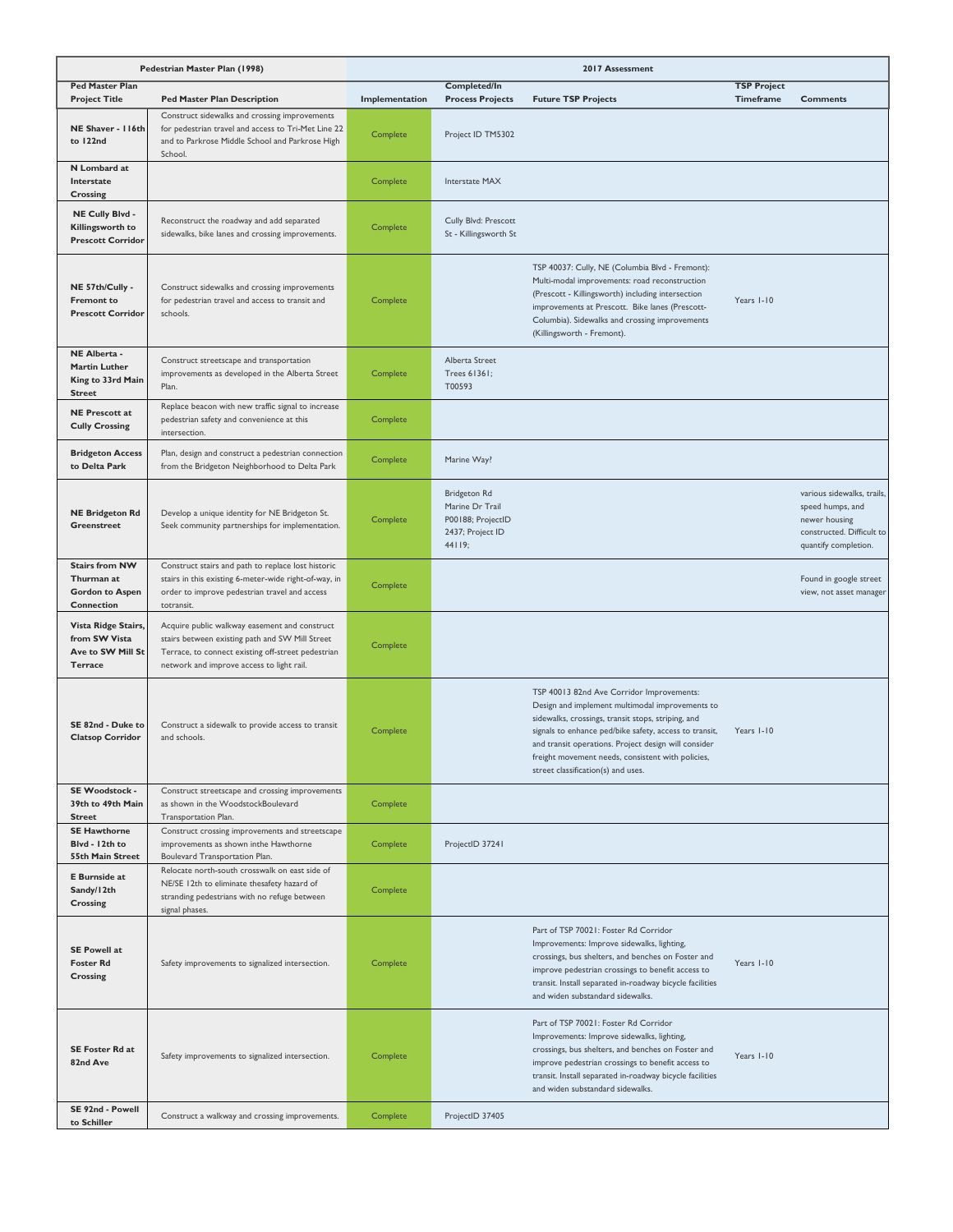| Pedestrian Master Plan (1998)                                                      |                                                                                                                                                                                                                                                       | 2017 Assessment     |                                                |                                                                                                                                                                                                                                                                                                                                           |                                        |                                                                                                                                                                                                                                                                           |
|------------------------------------------------------------------------------------|-------------------------------------------------------------------------------------------------------------------------------------------------------------------------------------------------------------------------------------------------------|---------------------|------------------------------------------------|-------------------------------------------------------------------------------------------------------------------------------------------------------------------------------------------------------------------------------------------------------------------------------------------------------------------------------------------|----------------------------------------|---------------------------------------------------------------------------------------------------------------------------------------------------------------------------------------------------------------------------------------------------------------------------|
| <b>Ped Master Plan</b><br><b>Project Title</b>                                     | <b>Ped Master Plan Description</b>                                                                                                                                                                                                                    | Implementation      | <b>Completed/In</b><br><b>Process Projects</b> | <b>Future TSP Projects</b>                                                                                                                                                                                                                                                                                                                | <b>TSP Project</b><br><b>Timeframe</b> | <b>Comments</b>                                                                                                                                                                                                                                                           |
| Pedestrian<br>Overpass, SE<br>Lafayette - 18th<br>to 20th                          | Construct a new pedestrian overpass to replace<br>existing decrepit structure.                                                                                                                                                                        | Complete            | TriMet project                                 |                                                                                                                                                                                                                                                                                                                                           |                                        |                                                                                                                                                                                                                                                                           |
| E Burnside - 28th<br>to 33rd                                                       | Plan and develop streetscape and transportation<br>improvements to increase opportunities to walk<br>and enhance the Main Street character of this<br>corridor.                                                                                       | Complete            | ProjectID TG0011;<br>ProjectID T00500A         | TSP 70010 Inner E Burnside Ped/Bike<br>Improvements: Design and implement bicycle<br>facilities and improve pedestrian crossings to<br>provide access to schools and transit.                                                                                                                                                             | Years I-10                             |                                                                                                                                                                                                                                                                           |
| SE Powell at 26th                                                                  | Improve signalized intersection safety for access to<br>schools.                                                                                                                                                                                      | Complete            |                                                |                                                                                                                                                                                                                                                                                                                                           |                                        | Signal has ped crossings<br>and bike boxes as part<br>of 20's bikeway                                                                                                                                                                                                     |
| <b>Pedestrian Access</b><br>to Transit: NE<br>Sandy Blvd, 12th<br>Ave to 37th      | Pedestrian access to transit project: Improve<br>sidewalk access in vicinity, improve ease of<br>crossing and install curb extensions at transit stops<br>with enhanced stop amenities.                                                               | Complete            |                                                |                                                                                                                                                                                                                                                                                                                                           |                                        | \$8,195,387 in 02-03<br>CIP (thru 06-07);<br>\$7,854,994 in 03-04<br>CIP (thru 07-08);<br>\$7,772,545 in 04-05<br>CIP 9thru 08-09);<br>\$7,362,519 in 05-06<br>CIP (thru 09-10);<br>\$5,607,839 in 06-07<br>CIP (thru 10-11);<br>\$231,065 in 07-08 CIP<br>$(thru 11-12)$ |
| <b>SW Capitol</b><br>Highway - 35th to<br><b>Miles</b>                             | Construct sidewalks and crossing improvements<br>for pedestrian travel and access to transit.                                                                                                                                                         | Complete            | ProjectID T00586                               |                                                                                                                                                                                                                                                                                                                                           |                                        |                                                                                                                                                                                                                                                                           |
| Path and bridge<br>over Stevens<br>Creek, SW<br>Nevada Ct.                         | Construct a path and a pedestrian bridge over<br>Stevens Creek to connect SWNevada Ct. to<br>Capitol Hill Rd and Bertha Blvd at Chestnut.                                                                                                             | Complete            |                                                |                                                                                                                                                                                                                                                                                                                                           |                                        |                                                                                                                                                                                                                                                                           |
| Path and stair<br>from SW Nevada<br><b>St to Barbur</b>                            |                                                                                                                                                                                                                                                       | Complete            | SW Barbur -<br>Nevada Connector                |                                                                                                                                                                                                                                                                                                                                           |                                        |                                                                                                                                                                                                                                                                           |
| <b>SW Spring</b><br>Garden Road -<br><b>Taylors Ferry to</b><br><b>Barbur Blvd</b> | Construct a walkway to provide access to transit<br>and schools.                                                                                                                                                                                      | Complete            | ProjectID T00499;<br>ProjectID 62312           | TSP 90061 SW Spring Garden St Ped/Bike<br>Improvements: Design and implement pedestrian<br>and bicycle facilities, including improved crossings at<br>22nd & Barbur and 22nd & Multnomah.                                                                                                                                                 | Years I-10                             |                                                                                                                                                                                                                                                                           |
| Stair in SW 19th<br>Avenue R.O.W.<br>from Troy to<br>Moss                          | Construct path and stair in unimproved right-of-<br>way of SW 19th between Troy and Moss to allow<br>better pedestrian access to Barbur Blvd.                                                                                                         | Complete            | SW Urban Trail 6                               |                                                                                                                                                                                                                                                                                                                                           |                                        |                                                                                                                                                                                                                                                                           |
| Path and stair to<br>connect SW<br><b>Bancroft St below</b><br>$I-5$               | Construct a stair down the steep slope below SW<br>Kelly and pedestrian crossing improvements at the<br>intersection of SW Bancroft and Macadam to<br>improve pedestrian access between Homestead<br>and Corbett/Lair Hill/Terwilliger neighborhoods. | Complete            | Terwilliger -<br><b>Bancroft</b><br>Connector  |                                                                                                                                                                                                                                                                                                                                           |                                        |                                                                                                                                                                                                                                                                           |
| <b>Bridge and path</b><br>to connect SW<br>Lee to SW 43rd in<br>existing ROW       | Construct a bridge and path to connect SW Lee to<br>SW 43rd Ave within the existing right-of-way.                                                                                                                                                     | Complete            | SW Lee St - SW<br>43rd Ave<br>Connector        |                                                                                                                                                                                                                                                                                                                                           |                                        |                                                                                                                                                                                                                                                                           |
| SW Huber St -<br>35th to Barbur                                                    | Construct a walkway for pedestrian travel and<br>access to transit.                                                                                                                                                                                   | Complete            | ProjectID T00280                               |                                                                                                                                                                                                                                                                                                                                           |                                        | sidewalk on one side                                                                                                                                                                                                                                                      |
| <b>SW Terwilliger,</b><br><b>Troy to South</b><br>Ridge                            | Construct a walkway for pedestrian travel and<br>access to transit.                                                                                                                                                                                   | Complete            | Terwilliger Trail                              |                                                                                                                                                                                                                                                                                                                                           |                                        |                                                                                                                                                                                                                                                                           |
| SW 62nd Ave at<br><b>Beaverton</b><br><b>Hillsdale Hwy</b>                         | Install median refuge to improve pedestrian<br>crossing.                                                                                                                                                                                              | Complete            |                                                |                                                                                                                                                                                                                                                                                                                                           |                                        |                                                                                                                                                                                                                                                                           |
| Path along I-5<br>from SW Fifth<br>Ave to Custer St                                | Construct path between the end of SW Fifth Ave,<br>under the Terwilliger Bridge,to Custer St, to<br>improve pedestrian access between<br>neighborhoods.                                                                                               | Complete            |                                                |                                                                                                                                                                                                                                                                                                                                           |                                        |                                                                                                                                                                                                                                                                           |
| Pedestrian<br>Crossing<br>Improvements,<br>Citywide                                | Citywide project to select sites annually to<br>improve crossing conditions for pedestrians.                                                                                                                                                          | Project in Progress |                                                |                                                                                                                                                                                                                                                                                                                                           |                                        | Difficult to quantify<br>completion.                                                                                                                                                                                                                                      |
| <b>Parkrose</b><br>Pedestrian<br><b>Enhancements</b><br>Project                    | Construct a sidewalk and crossing improvements<br>to provide access to Tri-MetLine 71 and Prescott<br>Elementary School (Project includes<br>improvements onNE Prescott from 92 - 122 and<br>NE 105th from Sandy - Skidmore.                          | Project in Progress | Project ID T00504                              | TSP 50032: Parkrose Pedestrian<br>Improvements:Construct sidewalk and crossing<br>improvements to provide access to transit and<br>schools; TSP 40065 NE Prescott Safety<br>Improvements: Construct bicycle facilities,<br>sidewalks, and crossing improvements for<br>pedestrian and bicycle safety and to improve access<br>to transit. | Years 11-20;<br>Years I-10             |                                                                                                                                                                                                                                                                           |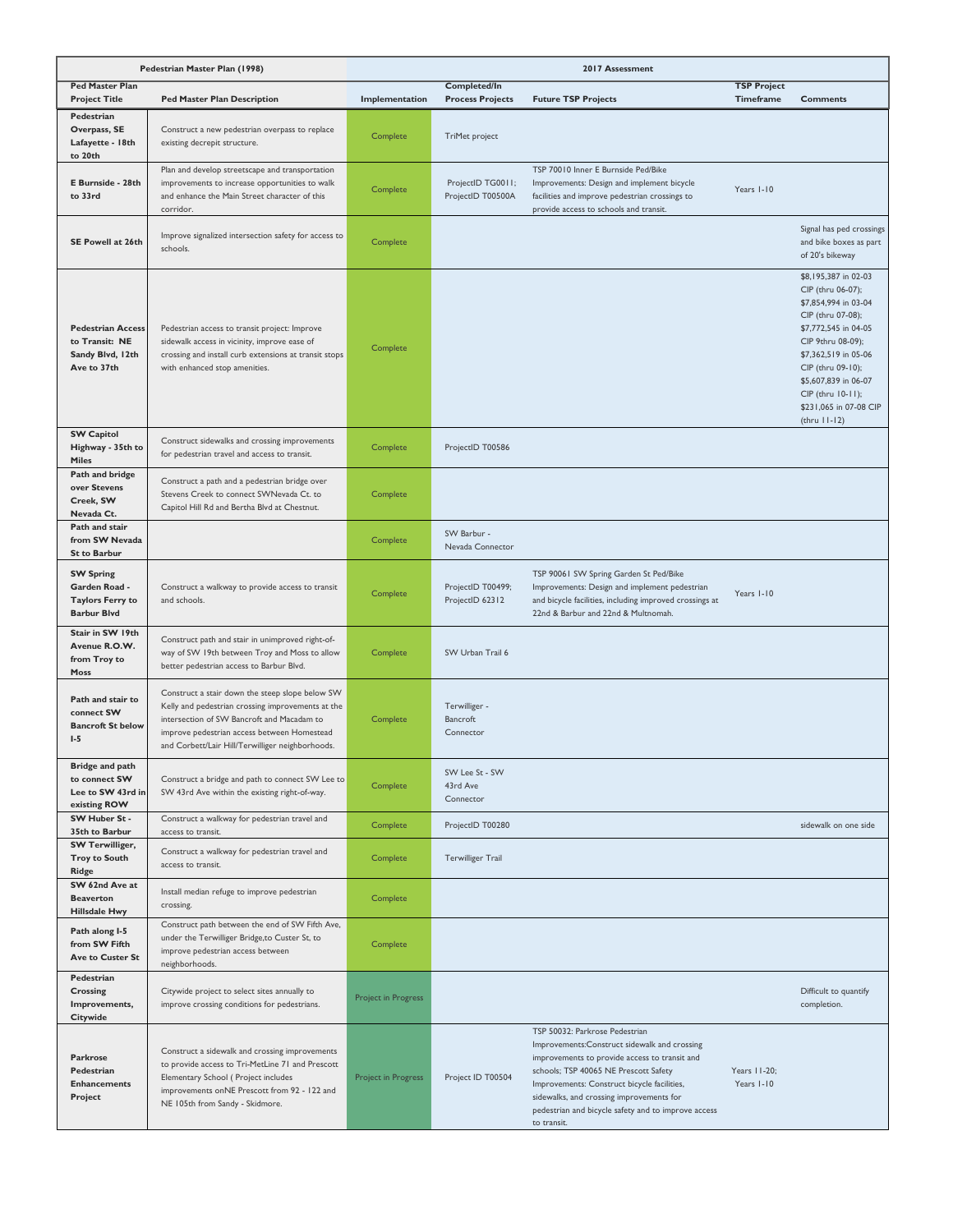|                                                          | Pedestrian Master Plan (1998)                                                                                                                                                                                                                                                                                                        |                     | 2017 Assessment                                                                                                                               |                                                                                                                                                                                                                                                                                                                                                                                                                                                                                                                                                                                                                                                                                                                                                                                                                                                                                                                                                                                                                                                                   |                                                                              |                                                                                       |
|----------------------------------------------------------|--------------------------------------------------------------------------------------------------------------------------------------------------------------------------------------------------------------------------------------------------------------------------------------------------------------------------------------|---------------------|-----------------------------------------------------------------------------------------------------------------------------------------------|-------------------------------------------------------------------------------------------------------------------------------------------------------------------------------------------------------------------------------------------------------------------------------------------------------------------------------------------------------------------------------------------------------------------------------------------------------------------------------------------------------------------------------------------------------------------------------------------------------------------------------------------------------------------------------------------------------------------------------------------------------------------------------------------------------------------------------------------------------------------------------------------------------------------------------------------------------------------------------------------------------------------------------------------------------------------|------------------------------------------------------------------------------|---------------------------------------------------------------------------------------|
| <b>Ped Master Plan</b><br><b>Project Title</b>           | <b>Ped Master Plan Description</b>                                                                                                                                                                                                                                                                                                   | Implementation      | Completed/In<br><b>Process Projects</b>                                                                                                       | <b>Future TSP Projects</b>                                                                                                                                                                                                                                                                                                                                                                                                                                                                                                                                                                                                                                                                                                                                                                                                                                                                                                                                                                                                                                        | <b>TSP Project</b><br>Timeframe                                              | <b>Comments</b>                                                                       |
| Mill Park<br>Pedestrian<br>Improvements                  | Construct sidewalks and crossing improvements to<br>improve pedestrian travel and access to transit and<br>schools on Market St from 96th - 112nd; 101st<br>Ave from Market - Division and 117th Ave from<br>Stark - Division.                                                                                                       | Project in Progress | Project ID TH0071,<br>East Portland<br>Access to<br>Employment<br>T00455                                                                      | TSP 80014 Mill Park Pedestrian Improvements:<br>Construct sidewalks and crossing improvements to<br>enhance pedestrian travel and access to transit and<br>schools.;                                                                                                                                                                                                                                                                                                                                                                                                                                                                                                                                                                                                                                                                                                                                                                                                                                                                                              | Years 11-20                                                                  | some sidewalks built.<br>EPAE in design                                               |
| SE Powell Blvd -<br>69th to 174th                        | Construct sidewalks and crossing improvements<br>for pedestrian travel and access to transit.                                                                                                                                                                                                                                        | Project in Progress | Powell-Division<br><b>High Capacity</b><br>Transit T00465                                                                                     | TSP 80035 East Portland Access to Employment:<br>This project will build sidewalks and crossing<br>improvements on Powell Blvd, improve sidewalks<br>for access to transit, improve transit stops, improve<br>transit operations, and build the 100s and 150s<br>Neighborhood Greenways. TSP 80032: Outer<br>Powell Blvd Corridor Improvements, Phase 2:<br>Widen street to three lanes (inclusive of a center<br>turn lane), or four lanes from 162nd - 174th if<br>specific traffic conditions are met, with sidewalks<br>and buffered bike lanes or other enhanced bike<br>facility. Add enhanced pedestrian and bike<br>crossings.; TSP 80037 Powell-Division Safety and<br>Access to Transit: Construct improvements for<br>safety, access to transit, and transit operations in<br>the Powell-Division corridor.                                                                                                                                                                                                                                            | Years I-10;<br>Years II-20;<br>Years I-10                                    | West of I-205 sidewalks<br>throughout                                                 |
| SE Foster - 103rd<br><b>Ave to Foster PI</b><br>Corridor | Construct walkway and crossing improvements to<br>facilitate pedestrian traveland access to transit.                                                                                                                                                                                                                                 | Project in Progress | Project ID T00504                                                                                                                             | TSP 80010 Outer Foster Rd Pedestrian<br>Improvements: Construct sidewalks and crossing<br>improvements to facilitate pedestrian travel and<br>access to transit.                                                                                                                                                                                                                                                                                                                                                                                                                                                                                                                                                                                                                                                                                                                                                                                                                                                                                                  |                                                                              | Lents URA; mostly<br>complete with a few<br>small gaps between<br>IIIth and Foster PI |
| SE Division -<br>136th to 174th                          | Construct sidewalks and crossing improvements<br>for pedestrian travel and access to transit.                                                                                                                                                                                                                                        | Project in Progress | ProjectID T0032<br>sidewalk infill;<br>ProjectID T00383;<br>ProjectID E10931<br><b>Division Transit</b><br>GreenStreet; SAP<br>Number T00465; | TSP 80009: Outer Division Corridor<br>Improvements: Construct streetscape<br>improvements to enhance sidewalks, lighting,<br>crossings, bus shelters and benches, and bicycle<br>facilties.; TSP 80034 East Portland Access to<br>Transit: Construct SE Division St sidewalk infill and<br>130s Bikeway.; TSP 80037 Powell-Division Safety<br>and Access to Transit: Construct improvements for<br>safety, access to transit, and transit operations in<br>the Powell-Division corridor.; TSP 70015 SE<br>Division St Transit Improvements: Provide capital<br>improvements that benefit frequent bus service<br>along Division from downtown Portland to<br>Gresham.; TSP 80040 Powell-Division Corridor<br>HCT--Capital Construction: Capital construction of<br>High Capacity Transit project between Portland<br>and Gresham along Powell/Division Corridor. TSP<br>80039 : Powell/Division HCT--Project<br>Development: Project Development through ROW<br>acquisition/early construction for High Capacity<br>Transit project between Portland and Gresham. | Years I-10;<br>Years I-10;<br>Years I-10;<br>Years 11-20;<br>N/A; Years I-10 |                                                                                       |
| <b>St Johns</b><br>Pedestrian<br><b>District</b>         | Plan and develop improvements to the pedestrian<br>environment within thisPedestrian District, which<br>is also a Region 2040 Town Center, to<br>emphasizedistrict identity and make walking the<br>mode of choice for trips within thedistrict. Seek<br>regional funding and partnerships within the<br>district forimplementation. | Project in Progress | St Johns Truck &<br>Ped Safety<br>Improvements<br>37613                                                                                       | TSP 30050 St Johns Pedestrian Improvements:<br>Enhance pedestrian access to transit, improve<br>safety, and enhance the streetscape such as better<br>lighting and crossings. Improvements including<br>realigning the "ivy" island, curb extensions, a new<br>traffic signal at Richmond/Lombard, and pedestrian<br>connections between St. Johns and the riverfront<br>based on the St Johns/Lombard Plan.                                                                                                                                                                                                                                                                                                                                                                                                                                                                                                                                                                                                                                                      | Years I-10                                                                   | Difficult to quantify<br>completion.                                                  |
| <b>NE Killingsworth</b><br>42nd to Cully Blvd            | Construct sidewalks and crossing improvements<br>for pedestrian travel and access to Tri-Met Line<br>72.                                                                                                                                                                                                                             | Project in Progress | T00460                                                                                                                                        | TSP 40104 Connected Cully: Make improvements<br>to calm traffic, fill in the missing sidewalks along<br>transit routes, and increase walking and bicycling by<br>creating new north/south connections to schools.                                                                                                                                                                                                                                                                                                                                                                                                                                                                                                                                                                                                                                                                                                                                                                                                                                                 | Years I-10                                                                   |                                                                                       |
| <b>NE Prescott -</b><br>47th to Cully                    | Construct sidewalks for school access.                                                                                                                                                                                                                                                                                               | Project in Progress | T00460                                                                                                                                        | TSP 40104 Connected Cully: Make improvements<br>to calm traffic, fill in the missing sidewalks along<br>transit routes, and increase walking and bicycling by<br>creating new north/south connections to schools.                                                                                                                                                                                                                                                                                                                                                                                                                                                                                                                                                                                                                                                                                                                                                                                                                                                 | Years I-10                                                                   |                                                                                       |
| <b>NE Killingsworth</b><br>Williams to 33rd              | Plan and develop streetscape and transportation<br>improvements to increaseopportunities to walk<br>and enhance the Main Street character of this<br>corridor.                                                                                                                                                                       | Project in Progress | Project ID 43349;<br>T00012                                                                                                                   | TSP 40053: NE Killingsworth Safety Improvements:<br>Develop streetscape and transportation<br>improvements to increase opportunities to walk<br>and enhance the main street character of this<br>corridor.                                                                                                                                                                                                                                                                                                                                                                                                                                                                                                                                                                                                                                                                                                                                                                                                                                                        | Years I-10                                                                   |                                                                                       |
| <b>NE 60th -</b><br>Killingsworth to<br>Going/Cully      | Construct a walkway.                                                                                                                                                                                                                                                                                                                 | Project in Progress | T00460                                                                                                                                        | TSP 40104 Connected Cully: Make improvements<br>to calm traffic, fill in the missing sidewalks along<br>transit routes, and increase walking and bicycling by<br>creating new north/south connections to schools.                                                                                                                                                                                                                                                                                                                                                                                                                                                                                                                                                                                                                                                                                                                                                                                                                                                 | Years I-10                                                                   |                                                                                       |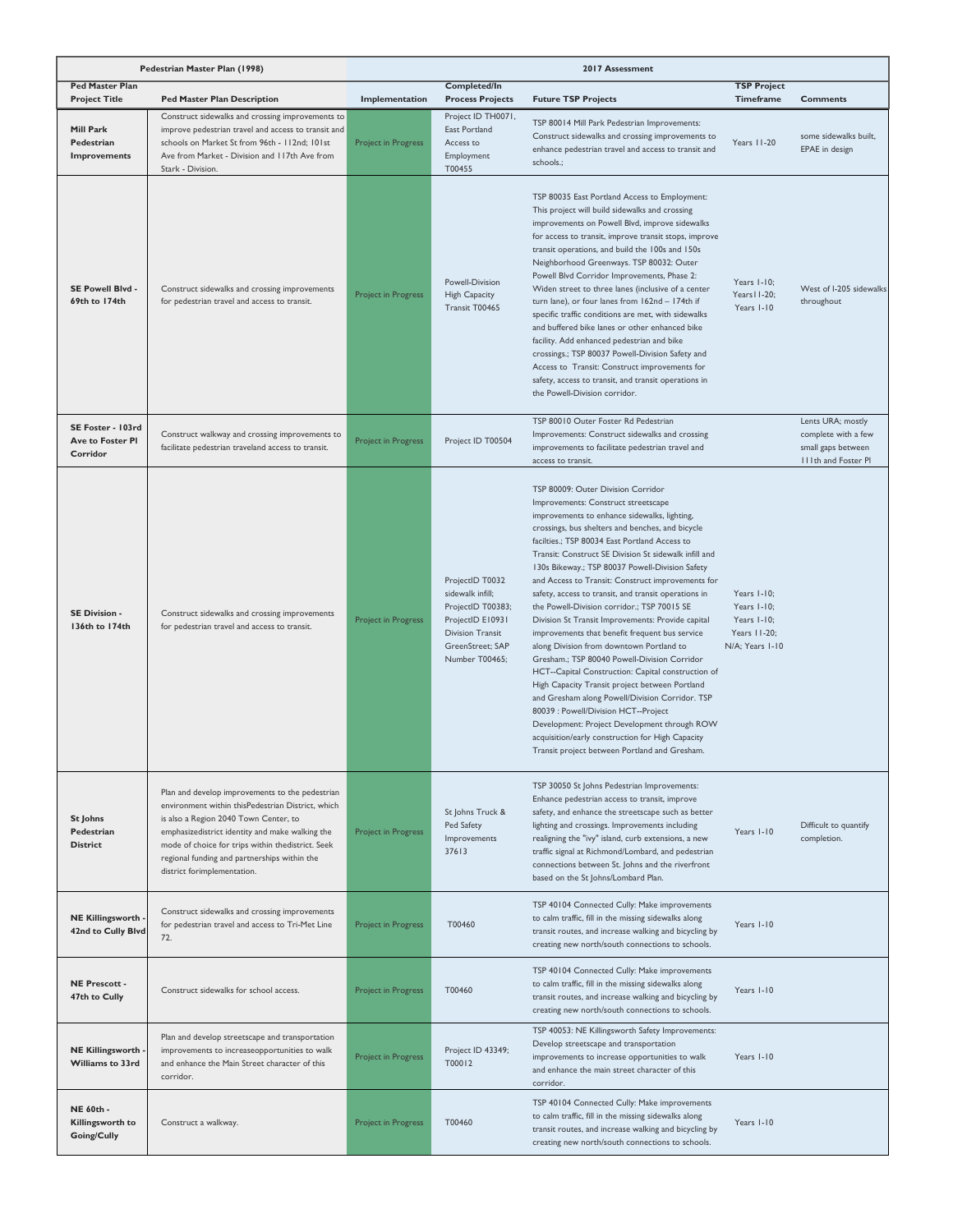|                                                                    | Pedestrian Master Plan (1998)                                                                                                                                                                           |                            | 2017 Assessment                                                                                                                        |                                                                                                                                                                                                                                                                                                                                                                                                                                                                                                                                                                                                                                                                                                                                                                                                                                                                                                                                                                                                                                                                   |                                                                              |                                                       |
|--------------------------------------------------------------------|---------------------------------------------------------------------------------------------------------------------------------------------------------------------------------------------------------|----------------------------|----------------------------------------------------------------------------------------------------------------------------------------|-------------------------------------------------------------------------------------------------------------------------------------------------------------------------------------------------------------------------------------------------------------------------------------------------------------------------------------------------------------------------------------------------------------------------------------------------------------------------------------------------------------------------------------------------------------------------------------------------------------------------------------------------------------------------------------------------------------------------------------------------------------------------------------------------------------------------------------------------------------------------------------------------------------------------------------------------------------------------------------------------------------------------------------------------------------------|------------------------------------------------------------------------------|-------------------------------------------------------|
| <b>Ped Master Plan</b><br><b>Project Title</b>                     | <b>Ped Master Plan Description</b>                                                                                                                                                                      | Implementation             | Completed/In<br><b>Process Projects</b>                                                                                                | <b>Future TSP Projects</b>                                                                                                                                                                                                                                                                                                                                                                                                                                                                                                                                                                                                                                                                                                                                                                                                                                                                                                                                                                                                                                        | <b>TSP Project</b><br>Timeframe                                              | <b>Comments</b>                                       |
| NE 72nd Ave -<br><b>Prescott to</b><br>Killingsworth               | Construct sidewalk, curb and storm drainage<br>improvements along 72nd. Construct crossing<br>improvements at 72nd and Prescott and 72nd and<br>Killingsworth.                                          | Project in Progress        | ProjectID T00460;<br>TH0151;                                                                                                           | TSP 40012: NE 72nd Ave Pedestrian<br>Improvements: Construct sidewalks, curbs, and<br>storm drainage improvements along 72nd and<br>improve pedestrian crossings.                                                                                                                                                                                                                                                                                                                                                                                                                                                                                                                                                                                                                                                                                                                                                                                                                                                                                                 | Years I-10                                                                   | Several small sidewalks<br>constructed                |
| W Burnside -<br>Park to 23rd<br>Corridor                           | Improve pedestrian crossings in corridor                                                                                                                                                                | <b>Project in Progress</b> | Project ID T00538                                                                                                                      | TSP 20014 W Burnside Corridor Improvements:<br>Design and construct boulevard improvements<br>including pavement reconstruction, wider<br>sidewalks, curb extensions, safer crossings, new<br>traffic signals, and traffic management. TSP 20089<br>W Burnside/Couch Corridor Improvements, Phase<br>I: Construct transportation improvements<br>including traffic signals, turn lanes, curb extensions,<br>bicycle network improvements, crossing<br>improvements, and improvements for transit<br>operations.; TSP 20091 W Burnside/Couch<br>Corridor Improvements, Phase 2: Implements a one-<br>couplet design including new traffic signals, widened<br>sidewalks, curb extensions, bike lanes, on-street<br>parking and street trees. This project will be<br>coordinated with ODOT to address potential<br>impacts to the I-405 interchanges, overcrossings<br>and ramps.                                                                                                                                                                                  | Years I-10;<br>Years I-10; N/A                                               |                                                       |
| SE Division -<br>Grand to 136th<br>Corridor                        | Plan, develop and construct transportation and<br>streetscape improvements, crossing improvements,<br>and improvements to transit operations and<br>facilities.                                         | Project in Progress        | ProjectID T0032<br>sidewalk infill;<br>ProjectID T00383;<br>ProjectID E10931<br>Division Transit<br>GreenStreet; SAP<br>Number T00465; | TSP 80009: Outer Division Corridor<br>Improvements: Construct streetscape<br>improvements to enhance sidewalks, lighting,<br>crossings, bus shelters and benches, and bicycle<br>facilties.; TSP 80034 East Portland Access to<br>Transit: Construct SE Division St sidewalk infill and<br>130s Bikeway.; TSP 80037 Powell-Division Safety<br>and Access to Transit: Construct improvements for<br>safety, access to transit, and transit operations in<br>the Powell-Division corridor.; TSP 70015 SE<br>Division St Transit Improvements: Provide capital<br>improvements that benefit frequent bus service<br>along Division from downtown Portland to<br>Gresham.; TSP 80040 Powell-Division Corridor<br>HCT--Capital Construction: Capital construction of<br>High Capacity Transit project between Portland<br>and Gresham along Powell/Division Corridor. TSP<br>80039 : Powell/Division HCT--Project<br>Development: Project Development through ROW<br>acquisition/early construction for High Capacity<br>Transit project between Portland and Gresham. | Years I-10;<br>Years I-10;<br>Years I-10;<br>Years 11-20;<br>N/A; Years 1-10 |                                                       |
| SE Powell Blvd -<br><b>Ross Island Br to</b><br>39th               | Plan and develop streetscape and transportation<br>improvements to increase opportunities to walk<br>and enhance the pedestrian character of this<br>corridor.                                          | Project in Progress        | T00465                                                                                                                                 | TSP 70045 Inner Powell Blvd Corridor<br>Improvements: Retrofit existing street with<br>multimodal safety improvements including enhanced<br>pedestrian and bicycle crossings, pedestrian and<br>bike activated signals, median islands with trees,<br>redesign of selected intersections and stormwater<br>management facilities. Project design will consider<br>freight movement needs, consistent with policies,<br>street classification(s) and uses.                                                                                                                                                                                                                                                                                                                                                                                                                                                                                                                                                                                                         | Years 11-20                                                                  | <b>ODOT</b> Constructed<br>some improved<br>crossings |
| <b>NE/SE 70's</b><br><b>Greenstreet</b>                            | Partner with Bicycle Program to develop a<br>combined pedestrian greenway and bike boulevard<br>along the corridor. Project will include crossing<br>improvements at arterials, streetlighting and art. | Project in Progress        |                                                                                                                                        | TSP 70052 SE Seventies Bikeway: Design and<br>implement a bikeway using neighborhood greenway<br>and/or separated in-roadway treatments, with<br>crossing improvements as needed at major streets.                                                                                                                                                                                                                                                                                                                                                                                                                                                                                                                                                                                                                                                                                                                                                                                                                                                                | Years I-10                                                                   | Project currently in<br>development                   |
| <b>SW</b><br>35th/Stephenson<br>Project                            | Construct a walkway for pedestrian travel and<br>access to schools on 35th Ave from Stephenson to<br>Dickenson and on Stephenson from 27th to 35th.                                                     | Project in Progress        | Project SAP<br>Number E10131;                                                                                                          | TSP 90007 Outer SW 35th Ave Ped/Bike<br>Improvements: Add bicycle facilities, sidewalks,<br>crossing improvements, and median islands.; TSP<br>90062 SW Stephenson Ped/Bike Improvements:<br>Construct pedestrian and bicycle facilities                                                                                                                                                                                                                                                                                                                                                                                                                                                                                                                                                                                                                                                                                                                                                                                                                          | Years 11-20                                                                  | Some sidewalk<br>segments installed                   |
| <b>SW Vermont -</b><br><b>Shattuck to 30th</b>                     | Construct a walkway for pedestrian travel and<br>access to transit, parks and schools.                                                                                                                  | Project in Progress        | ProjectID<br>T00225.D30/SAP<br>E10280 SW<br>Vermont/Illinois<br>Greenway                                                               | TSP 90067 SW Vermont St Ped/Bike<br>Improvements, Segment   & 2: Construct multi-<br>modal street improvements including bicycle and<br>pedestrian facilities.                                                                                                                                                                                                                                                                                                                                                                                                                                                                                                                                                                                                                                                                                                                                                                                                                                                                                                    | Years I-10                                                                   | Sidewalk in some spots                                |
| SW Capitol Hwy,<br>Multnomah<br>Viaduct to<br><b>Taylors Ferry</b> | Construct sidewalks and crossing improvements<br>for pedestrian travel and access to transit.                                                                                                           | Project in Progress        | ProjectID T00595                                                                                                                       | TSP 90026 Capitol Hwy Corridor Improvements:<br>Improve SW Capitol Highway from SW Multnomah<br>Boulevard to SW Taylors Ferry Road to include a<br>continuous sidewalk(s), safe crossings and bicycle<br>access along the corridor.                                                                                                                                                                                                                                                                                                                                                                                                                                                                                                                                                                                                                                                                                                                                                                                                                               | Years I-10                                                                   |                                                       |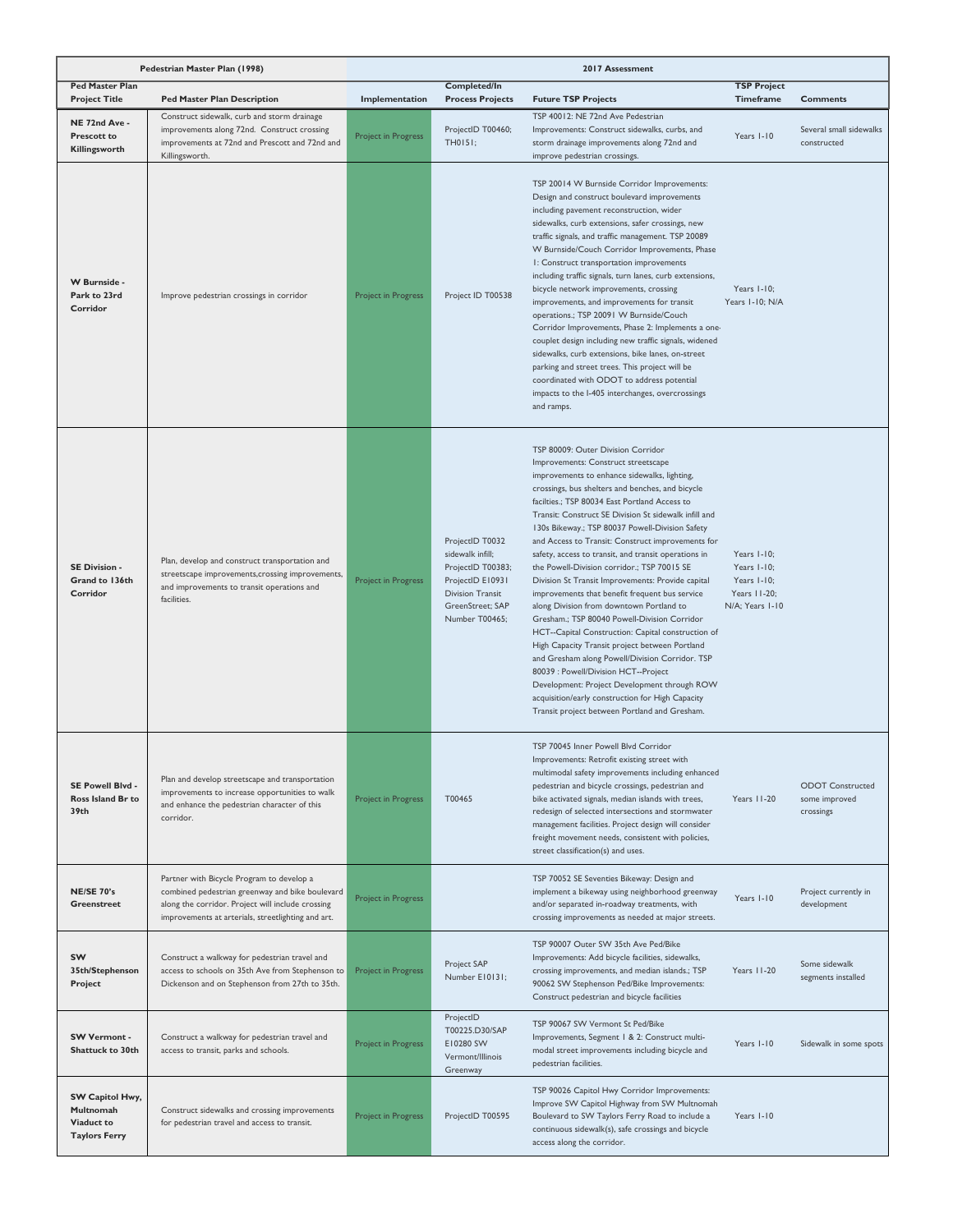|                                                                                       | Pedestrian Master Plan (1998)                                                                                                                                                                                                                                                                                                             | 2017 Assessment             |                                                                                                         |                                                                                                                                                                                                                                                                                                                                                                                                                                                                                                                                                                                                                                                                                                                                                                                          |                                        |                                                                                                                                                    |
|---------------------------------------------------------------------------------------|-------------------------------------------------------------------------------------------------------------------------------------------------------------------------------------------------------------------------------------------------------------------------------------------------------------------------------------------|-----------------------------|---------------------------------------------------------------------------------------------------------|------------------------------------------------------------------------------------------------------------------------------------------------------------------------------------------------------------------------------------------------------------------------------------------------------------------------------------------------------------------------------------------------------------------------------------------------------------------------------------------------------------------------------------------------------------------------------------------------------------------------------------------------------------------------------------------------------------------------------------------------------------------------------------------|----------------------------------------|----------------------------------------------------------------------------------------------------------------------------------------------------|
| <b>Ped Master Plan</b><br><b>Project Title</b>                                        | <b>Ped Master Plan Description</b>                                                                                                                                                                                                                                                                                                        | Implementation              | <b>Completed/In</b><br><b>Process Projects</b>                                                          | <b>Future TSP Projects</b>                                                                                                                                                                                                                                                                                                                                                                                                                                                                                                                                                                                                                                                                                                                                                               | <b>TSP Project</b><br><b>Timeframe</b> | <b>Comments</b>                                                                                                                                    |
| NE Glisan - 122nd<br>to 162nd Corridor                                                | Construct sidewalks and crossing improvements to<br>improve pedestrian travel and access to Tri-Met<br><b>Line 25.</b>                                                                                                                                                                                                                    | <b>Partial Construction</b> | ProjectID 62310                                                                                         | TSP 50025: Outer Glisan Safety and Streetscape<br>Improvements: Install bicycle facilities on existing<br>street. Install street trees (requires sidewalk<br>widening, curb extensions, and/or bioswales). Install<br>a signal at 131st PI to improve pedestrian and<br>vehicular access to Glisan St.                                                                                                                                                                                                                                                                                                                                                                                                                                                                                   | Years 11-20                            | Sidewalks constructed,<br>with a few small gaps.<br>TSP project will widen<br>sidewalks and improve<br>facilities                                  |
| Gateway<br>Pedestrian<br><b>District</b>                                              | Plan and develop improvements to the pedestrian<br>environment within this Pedestrian District, which<br>is also a Region 2040 Regional Center,<br>toemphasize district identity and make walking the<br>mode of choice for tripswithin the district. Seek<br>regional funding and partnerships within the<br>district forimplementation. | <b>Partial Construction</b> |                                                                                                         | TSP 50002, 50003, 50015, 50018, 50019, 50020,<br>50024, 80001, 80018, 80035                                                                                                                                                                                                                                                                                                                                                                                                                                                                                                                                                                                                                                                                                                              | Varies                                 | Difficult to quantify<br>completion.                                                                                                               |
| <b>Ventura Park</b><br>Pedestrian<br><b>District</b><br>Pedestrian<br><b>District</b> | Plan and develop improvements to the pedestrian<br>environment within thePedestrian District to<br>emphasize district identity and make walking the<br>mode ofchoice for trips within the district. Seek<br>partnerships within the district forimplementation.                                                                           | <b>Partial Construction</b> |                                                                                                         | TSP 80031 SE/NE 117th Ave Neighborhood<br>Greenway, TSP 80017 Outer Stark Ped/Bike<br>Improvements                                                                                                                                                                                                                                                                                                                                                                                                                                                                                                                                                                                                                                                                                       | Years 11-20;<br>Years I-10             | Difficult to quantify<br>completion.                                                                                                               |
| NE 102nd -<br><b>Brazee to Sandy</b>                                                  | Construct a sidewalk to provide access to transit<br>and schools.                                                                                                                                                                                                                                                                         | <b>Partial Construction</b> | Project ID T00328                                                                                       | TSP 50004:NE 102nd Ave Corridor Improvements:<br>Construct sidewalks and improved crossings, install<br>bicycle facilities, and make traffic safety<br>improvements.                                                                                                                                                                                                                                                                                                                                                                                                                                                                                                                                                                                                                     | Years I-10                             | Sidewalks have been<br>constructed along the<br>majority of this route,<br>with ADA ramps in<br>some spots                                         |
| NE 148th - Glisan<br>to Airport Way                                                   | Construct a sidewalk for pedestrian travel and<br>access to schools.                                                                                                                                                                                                                                                                      | <b>Partial Construction</b> |                                                                                                         | TSP 50009: NE 148th Ave Safety Improvements:<br>Design and implement pedestrian and bicycle<br>facilities, including intersection crossing<br>improvements at 148th & Sandy. Improve traffic<br>safety by addressing line of sight issues just north of<br>$I-84.$                                                                                                                                                                                                                                                                                                                                                                                                                                                                                                                       | Years I-10                             | 525 - NE 148th Ave.<br>LID.37352 - NE 148th<br>Ave LID Airport Way;<br>LID.37490 - NE 148th<br>LID Construction;<br>LID.525 - NE 148th<br>Ave, LID |
| NE Halsey -<br>122nd to 162nd                                                         | Construct sidewalks and crossing improvements<br>for pedestrian travel and access to Tri-Met Line 24<br>and Margaret Scott Elementary School.                                                                                                                                                                                             | <b>Partial Construction</b> |                                                                                                         | TSP 50028: Halsey St, NE (122nd-162nd):<br>Pedestrian Improvements: Construct sidewalks,<br>crossing improvements for pedestrian travel and<br>access to transit                                                                                                                                                                                                                                                                                                                                                                                                                                                                                                                                                                                                                         | Years 11-20                            | small segments of<br>sidewalk installed<br>throughout                                                                                              |
| SE Holgate -<br>104th to 122nd                                                        | Construct sidewalks where missing and crossing<br>improvements to facilitatepedestrian travel and<br>access to transit.                                                                                                                                                                                                                   | <b>Partial Construction</b> | Project ID 70054;<br>70791; T00278                                                                      | TSP 80012 Outer Holgate Ped/Bike Improvements:<br>Construct sidewalks and crossing improvements to<br>facilitate pedestrian travel and access to transit.<br>Extend bicycle facilities from 130th to 136th.                                                                                                                                                                                                                                                                                                                                                                                                                                                                                                                                                                              | Years I-10                             | Some sidewalks built                                                                                                                               |
| Powellhurst /<br>Gilbert<br>Pedestrian<br><b>Enhancements</b><br>Project              | Construct sidewalks and crossing improvements to<br>improve pedestrian traveland access to transit and<br>schools on Harold from 102th - 128th; on 122nd<br>from Bush - Harold; on 111th from Holgate -<br>Howard; and on 110th fromHarold - Foster.                                                                                      | <b>Partial Construction</b> | Project ID T00278<br>(122nd Harold to<br>Holgate)                                                       | TSP 80016 Powellhurst/Gilbert Pedestrian<br>Improvements: Construct sidewalks, curbs, and<br>drainage, as well as crossing improvements to<br>enhance pedestrian travel and access to transit and<br>schools.; TSP 80001 Cherry Blossom/112th/111th<br>Ped/Bike Improvements: Design and implement<br>pedestrian and bicycle facilities                                                                                                                                                                                                                                                                                                                                                                                                                                                  | Years II-20;<br>Years 1-10             | Lents URA; 122nd<br>segments mostly<br>completed                                                                                                   |
| SE 112th - Foster<br>to Mt. Scott                                                     | Construct a walkway.                                                                                                                                                                                                                                                                                                                      | <b>Partial Construction</b> |                                                                                                         | TSP 80001 Cherry Blossom/112th/111th Ped/Bike<br>Improvements: Design and implement pedestrian<br>and bicycle facilities                                                                                                                                                                                                                                                                                                                                                                                                                                                                                                                                                                                                                                                                 | Years I-10                             | Lents URA; Foster to<br>Brookside complete                                                                                                         |
| SE Mt Scott Blvd<br>92nd to 112th                                                     | Build a continuous walkway for pedestrian travel<br>and access to transit, withcrossing improvements<br>at transit stop locations.                                                                                                                                                                                                        | <b>Partial Construction</b> |                                                                                                         | TSP 70044 Mt. Scott Blvd Ped/Bike Improvements:<br>Build a continuous walkway for pedestrian travel<br>and access to transit with crossing improvements at<br>transit stop locations. Design and implement bicycle<br>facilities.                                                                                                                                                                                                                                                                                                                                                                                                                                                                                                                                                        | N/A                                    | small segment 92nd to<br>99th has sidewalks                                                                                                        |
| Kenton<br>Pedestrian<br><b>District</b>                                               | Plan and develop improvements to the pedestrian<br>environment within thePedestrian District to<br>emphasize district identity and make walking the<br>mode ofchoice for trips within the district. Seek<br>partnerships within the district forimplementation.                                                                           | <b>Partial Construction</b> | Denver St<br>Improvements<br>Project ID 37552;<br>Interstate MAX<br>Light Rail Traffic<br>Calming 37427 | TSP 30081 N Argyle Corridor Improvements:<br>Design and implement pedestrian and bicycle<br>facilities on N Argyle from N Columbia Blvd to N<br>Denver Ave. Construct safety and connectivity<br>improvements at the Columbia, Brandon, and<br>Denver intersections.; TSP 30037 N Lombard<br>Corridor Improvements: Design and implement<br>transportation and streetscape improvements to<br>improve safety and promote pedestrian-oriented<br>uses along the corridor and to create a safe,<br>pleasant pedestrian link over I-5, including<br>intersections improvements at Montana & Lombard<br>and an improved pedestrian crossing of the<br>Interstate 5 on-ramp. The project will be<br>coordinated with ODOT to address potential<br>impacts to Lombard and the I-5 interchange. | Years I-10;<br>Years I-10              | Difficult to quantify<br>completion.                                                                                                               |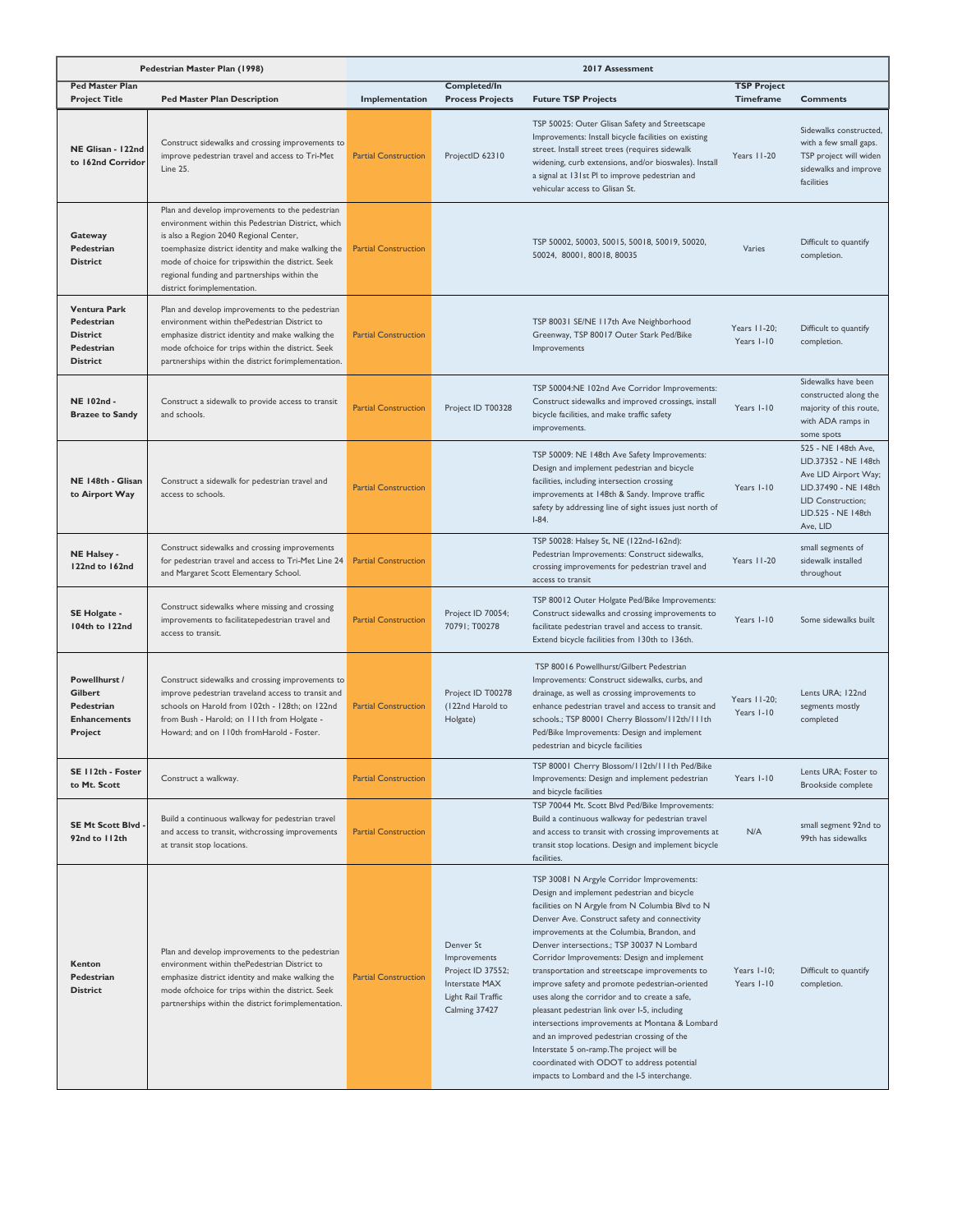|                                                                               | Pedestrian Master Plan (1998)                                                                                                                                                                                                                                                                                                            | 2017 Assessment             |                                                |                                                                                                                                                                                                                                                                                                                                                                                                   |                                 |                                                                                                                                                                                                                                                                                                                                                                                                                                                                                                                                                                                           |
|-------------------------------------------------------------------------------|------------------------------------------------------------------------------------------------------------------------------------------------------------------------------------------------------------------------------------------------------------------------------------------------------------------------------------------|-----------------------------|------------------------------------------------|---------------------------------------------------------------------------------------------------------------------------------------------------------------------------------------------------------------------------------------------------------------------------------------------------------------------------------------------------------------------------------------------------|---------------------------------|-------------------------------------------------------------------------------------------------------------------------------------------------------------------------------------------------------------------------------------------------------------------------------------------------------------------------------------------------------------------------------------------------------------------------------------------------------------------------------------------------------------------------------------------------------------------------------------------|
| <b>Ped Master Plan</b><br><b>Project Title</b>                                | <b>Ped Master Plan Description</b>                                                                                                                                                                                                                                                                                                       | Implementation              | <b>Completed/In</b><br><b>Process Projects</b> | <b>Future TSP Projects</b>                                                                                                                                                                                                                                                                                                                                                                        | <b>TSP Project</b><br>Timeframe | <b>Comments</b>                                                                                                                                                                                                                                                                                                                                                                                                                                                                                                                                                                           |
| Hollywood<br>Pedestrian<br><b>District</b><br>Pedestrian<br><b>District</b>   | Plan and develop improvements to the pedestrian<br>environment within this Pedestrian District, which<br>is also a Region 2040 Town Center, to emphasize<br>district identity and make walking the mode of<br>choice for trips within the district. Seek regional<br>funding and partnerships within the district for<br>implementation. | <b>Partial Construction</b> |                                                | TSP 40045 Hollywood Town Center Safety<br>Improvements: Implement multimodal safety<br>improvements including traffic signals, restriping,<br>improved pedestrian crossings, and connections to<br>transit center.                                                                                                                                                                                | Years 11-20                     | Difficult to quantify<br>completion.                                                                                                                                                                                                                                                                                                                                                                                                                                                                                                                                                      |
| <b>NE Fremont -</b><br>42nd to 52nd                                           | Plan and develop streetscape and transportation<br>improvements to increaseopportunities to walk<br>and enhance the Main Street character of this<br>corridor.                                                                                                                                                                           | <b>Partial Construction</b> |                                                | TSP 40039: NE Fremont Streetscape Improvements                                                                                                                                                                                                                                                                                                                                                    | N/A                             |                                                                                                                                                                                                                                                                                                                                                                                                                                                                                                                                                                                           |
| Killingsworth<br>Pedestrian<br><b>District</b>                                | Plan and develop improvements to the pedestrian<br>environment within thePedestrian District to<br>emphasize district identity and make walking the<br>mode ofchoice for trips within the district. Seek<br>partnerships within the district forimplementation.                                                                          | <b>Partial Construction</b> |                                                |                                                                                                                                                                                                                                                                                                                                                                                                   |                                 |                                                                                                                                                                                                                                                                                                                                                                                                                                                                                                                                                                                           |
| <b>Eliot Pedestrian</b><br><b>District</b>                                    |                                                                                                                                                                                                                                                                                                                                          | <b>Partial Construction</b> |                                                |                                                                                                                                                                                                                                                                                                                                                                                                   |                                 | Difficult to quantify<br>completion. No<br>description provided.                                                                                                                                                                                                                                                                                                                                                                                                                                                                                                                          |
| NE 92nd Ave -<br><b>Halsey to</b><br><b>Fremont Corridor</b>                  | Construct a sidewalk to provide access to Tri-Met<br>Line 33 and Jason Lee Elementary School                                                                                                                                                                                                                                             | <b>Partial Construction</b> |                                                | TSP 40020: NE 92nd Ave Ped/Bike Improvements:<br>Construct a walkway for pedestrian travel and<br>access to transit, and design and implement bicycle<br>facilities.                                                                                                                                                                                                                              | Years 11-20                     | Sidewalks on one side<br>Halsey to Russel                                                                                                                                                                                                                                                                                                                                                                                                                                                                                                                                                 |
| <b>Boise Pedestrian</b><br><b>District</b>                                    | Plan and develop improvements to the pedestrian<br>environment within the Pedestrian District to<br>emphasize district identity and make walking the<br>mode of choice for trips within the district. Seek<br>partnerships within the district for implementation.                                                                       | <b>Partial Construction</b> |                                                |                                                                                                                                                                                                                                                                                                                                                                                                   |                                 | Difficult to quantify<br>completion.                                                                                                                                                                                                                                                                                                                                                                                                                                                                                                                                                      |
| Woodlawn<br>Pedestrian<br><b>District</b>                                     | Plan and develop improvements to the pedestrian<br>environment within the Pedestrian District to<br>emphasize district identity and make walking the<br>mode of choice for trips within the district. Seek<br>partnerships within the district for implementation.                                                                       | <b>Partial Construction</b> |                                                |                                                                                                                                                                                                                                                                                                                                                                                                   |                                 | Difficult to quantify<br>completion.                                                                                                                                                                                                                                                                                                                                                                                                                                                                                                                                                      |
| <b>Pedestrian Access</b><br>to Transit: NE<br>Sandy Blvd, 47th<br>Ave to 67th | Pedestrian access to transit project: Improve<br>sidewalk access in vicinity, improve ease of<br>crossing and install curb extensions at transit stops<br>with enhanced stop amenities.                                                                                                                                                  | <b>Partial Construction</b> | Project ID T00179                              | TSP 40068 Sandy Blvd Corridor Improvements,<br>Phase 2: Retrofit existing street with multi-modal<br>street improvements including bicycle facilities,<br>redesign of selected intersections to improve<br>pedestrian crossings, streetscape, and safety<br>improvements. Project design will consider freight<br>movement needs, consistent with policies, street<br>classification(s) and uses. | Years I-10                      | 3 corner/crosswalk<br>improvements<br>constructed as part of<br>TriMet's "Streamline"<br>bus project                                                                                                                                                                                                                                                                                                                                                                                                                                                                                      |
| <b>Northwest</b><br>Pedestrian<br><b>District</b>                             | Plan and develop improvements to the pedestrian<br>environment within the Pedestrian District to<br>emphasize district identity and make walking the<br>mode of choice for trips within the district. Seek<br>partnerships within the district for implementation.                                                                       | <b>Partial Construction</b> |                                                |                                                                                                                                                                                                                                                                                                                                                                                                   |                                 | Difficult to quantify<br>completion.                                                                                                                                                                                                                                                                                                                                                                                                                                                                                                                                                      |
| <b>Lents Pedestrian</b><br><b>District</b>                                    | Plan and develop improvements to the pedestrian<br>environment within thisPedestrian District, which<br>is also a Region 2040 Town Center, to<br>emphasizedistrict identity and make walking the<br>mode of choice for trips within thedistrict. Seek<br>regional funding and partnerships within the<br>district forimplementation.     | <b>Partial Construction</b> |                                                |                                                                                                                                                                                                                                                                                                                                                                                                   |                                 | Ly \$1,330,300 TOT Lettes<br>TC: 92nd Ave, SE.<br>(projected through 05-<br>06); \$1,493,737 (thru<br>06-07); \$2,614,630 in<br>05-06 CIP (thru 09-10)<br>2) \$2,300,000 for Lents<br>TC: Neighborhood Sts.<br>SE (through 05-06);<br>\$5,413,388 (thru 06-<br>07); \$2,095,600 in 05-<br>06 CIP (thru 09-10). 3)<br>\$1,000,000 for Lents<br>TC: Traffic Safety, SE<br>(thru 05-06);<br>\$4,464,928 (thru 06-<br>07). 4) \$7,433,183 for<br>Lents TC:<br>Foster/Woodstock Ph 3<br>(thru 05-06);<br>\$8,619,757 (thru 06-<br>07). 5) \$1,635,715 for<br>Lents TC:<br>Foster/Woodstock, SE |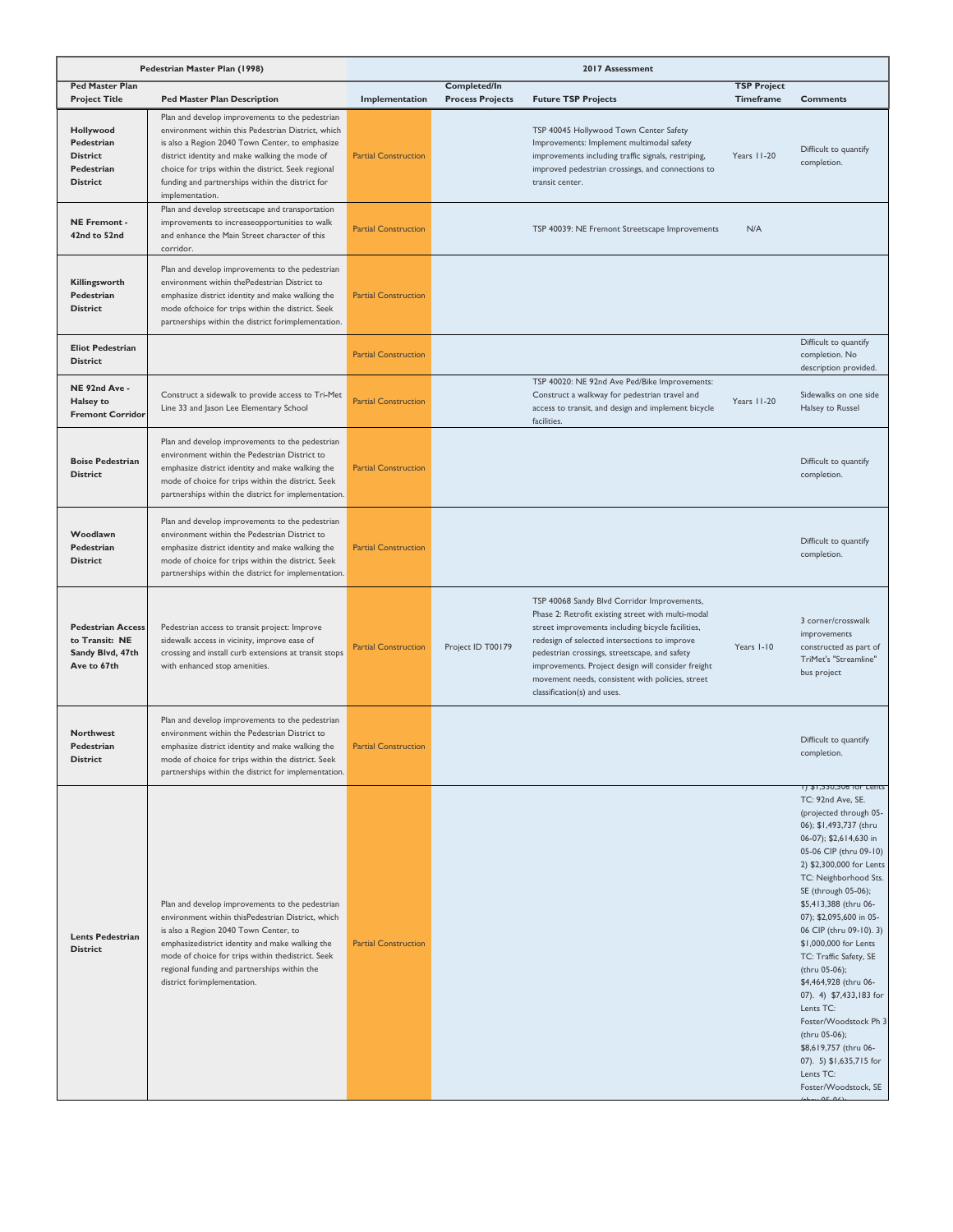|                                                                             | Pedestrian Master Plan (1998)                                                                                                                                                                          | 2017 Assessment             |                                                           |                                                                                                                                                                                                                                                                                                                                                                                                                                                                                                                                                                                                                                               |                                                                     |                                                                     |
|-----------------------------------------------------------------------------|--------------------------------------------------------------------------------------------------------------------------------------------------------------------------------------------------------|-----------------------------|-----------------------------------------------------------|-----------------------------------------------------------------------------------------------------------------------------------------------------------------------------------------------------------------------------------------------------------------------------------------------------------------------------------------------------------------------------------------------------------------------------------------------------------------------------------------------------------------------------------------------------------------------------------------------------------------------------------------------|---------------------------------------------------------------------|---------------------------------------------------------------------|
| <b>Ped Master Plan</b><br><b>Project Title</b>                              | <b>Ped Master Plan Description</b>                                                                                                                                                                     | Implementation              | <b>Completed/In</b><br><b>Process Projects</b>            | <b>Future TSP Projects</b>                                                                                                                                                                                                                                                                                                                                                                                                                                                                                                                                                                                                                    | <b>TSP Project</b><br>Timeframe                                     | <b>Comments</b>                                                     |
| NE 82nd MAX<br><b>Station</b><br><b>Pedestrian Access</b><br>to Transit     | Plan and develop transportation improvements to<br>enhance pedestrian accessto light rail and<br>implement the Region 2040 Plan.                                                                       | <b>Partial Construction</b> |                                                           | TSP 80033 Eastside MAX Station Pedestrian<br>Improvements: Retrofit existing streets along<br>eastside MAX and at intersecting streets to include<br>better sidewalks and crossings, curb extensions, bus<br>shelters, and benches at 82nd, 148th, and 162nd<br>stations.; TSP 40013 82nd Ave Corridor<br>Improvements: Design and implement multimodal<br>improvements to sidewalks, crossings, transit stops,<br>striping, and signals to enhance ped/bike safety,<br>access to transit, and transit operations. Project<br>design will consider freight movement needs,<br>consistent with policies, street classification(s) and<br>uses. | Years 11-20;<br>Years I-10                                          |                                                                     |
| <b>SE Foster Rd</b><br><b>Pedestrian Access</b><br>to Transit/Fastlink      | Improve sidewalk access in vicinity, improve ease<br>of crossing and install curbextensions at transit<br>stops with enhanced stop amenities. Project<br>includes transitpriority signal improvements. | <b>Partial Construction</b> |                                                           | TSP 70021 Foster Road Corridor Improvements:<br>Improve sidewalks, lighting, crossings, bus shelters,<br>and benches on Foster and improve pedestrian<br>crossings to benefit access to transit. Install<br>separated in-roadway bicycle facilities and widen<br>substandard sidewalks.; TSP 70047 Foster Rd<br>Transit Improvements: Construct improvements<br>that enhance frequent bus service along the Foster<br>corridor.                                                                                                                                                                                                               | Years I-10;<br>Years I-10                                           | Partial construction of<br>crossing improvements                    |
| SE Flavel - 82nd<br>to 92nd                                                 | Construct sidewalks and crossing improvements<br>for pedestrian travel and access to transit.                                                                                                          | <b>Partial Construction</b> |                                                           | TSP 70020: SE Flave ISt Pedestrian Improvements:<br>Construct sidewalks and crossing improvements                                                                                                                                                                                                                                                                                                                                                                                                                                                                                                                                             | Years I-10                                                          | Some sidewalks<br>constructed                                       |
| SE 39th Ave -<br><b>Stark to Schiller</b>                                   | Construct sidewalks and crossing improvements<br>for pedestrian travel and access to transit.                                                                                                          | <b>Partial Construction</b> | ProjectID 61622                                           | TSP 70005 Cesar Chavez Corridor Improvements:<br>Repair street, upgrade sidewalks, and add<br>pedestrian/bicycle crossing improvements. Upgrade<br>signals and make striping changes to improve traffic<br>safety and transit operations.                                                                                                                                                                                                                                                                                                                                                                                                     | Years 11-20                                                         | Sidewalks along entire<br>corridor are complete                     |
| SE Milwaukie -<br><b>Powell to Mall</b>                                     | Plan and develop streetscape and transportation<br>improvements to increase opportunities to walk<br>and enhance the Main Street character of this<br>corridor.                                        | <b>Partial Construction</b> |                                                           | TSP 70041 Inner Milwaukie Streetscape<br>Improvements: Design and implement streetscape<br>improvements to enhance sidewalks, lighting,<br>crossings, transit stops, and signals.                                                                                                                                                                                                                                                                                                                                                                                                                                                             | Years 11-20                                                         | sidewalks in place                                                  |
| SW 35th -<br><b>Luradel to</b><br><b>Dickenson</b>                          | Construct a walkway and crossing improvements.                                                                                                                                                         | <b>Partial Construction</b> |                                                           | TSP 90007 Outer SW 35th Ave Ped/Bike<br>Improvements: Add bicycle facilities, sidewalks,<br>crossing improvements, and median islands.                                                                                                                                                                                                                                                                                                                                                                                                                                                                                                        | Years 11-20                                                         | Most sidewalk segments<br>constructed and one<br>crossing installed |
| SW Capitol Hwy,<br><b>Beaverton</b><br>Hillsdale to 31st                    | Construct sidewalks and crossing improvements<br>for pedestrian travel and access to transit.                                                                                                          | <b>Partial Construction</b> |                                                           | TSP 90070 Capitol/Vermont/30th Intersection<br>Improvements: Realign the Capitol/Vermont/30th<br>intersection and provide sidewalks, bike lanes, and<br>drainage improvements.                                                                                                                                                                                                                                                                                                                                                                                                                                                                | Years I-10                                                          | Sidewalks throughout,<br>some crossing<br>improvements              |
| Path and stair -<br><b>SW Woods to</b><br>SW Sam Jackson<br>Pk Rd           | Acquire an easement and construct path and stairs<br>to connect SW Woods atSW 4th Ave to<br>Terwilliger Blvd and up to SW Sam Jackson Park<br>Rd.                                                      | <b>Partial Construction</b> | Terwilliger Trail                                         |                                                                                                                                                                                                                                                                                                                                                                                                                                                                                                                                                                                                                                               |                                                                     | Segment woods to<br>terwilliger constructed                         |
| <b>SW Marquam Hill</b><br>Corridor - 13th<br>and Gibbs to 11th<br>and Curry | Construct a walkway and crossing improvements.                                                                                                                                                         | <b>Partial Construction</b> | sidewalks on IIth<br>constructed 2013<br>ProjectID T00250 | TSP 90049.2 Marquam Hill Ped/Bike Improvements,<br>Segment I: Design and implement pedestrian and<br>bicycle facilities                                                                                                                                                                                                                                                                                                                                                                                                                                                                                                                       | Years 11-20                                                         |                                                                     |
| <b>SW Sunset -</b><br><b>Capitol to Dosch</b>                               | Construct a walkway for pedestrian travel and<br>access to transit.                                                                                                                                    | <b>Partial Construction</b> | short sidewalk<br>segment ProjectID<br>T00281             | TSP 90063 Sunset Blvd Ped/Bike Improvements:<br>Construct a pedestrian walkway and climbing bike<br>lane.                                                                                                                                                                                                                                                                                                                                                                                                                                                                                                                                     | Years 11-20                                                         |                                                                     |
| SW Barbur -<br><b>Sheridan to Front</b>                                     | Construct sidewalks and crossing improvements<br>for pedestrian travel andaccess to transit.                                                                                                           | <b>Partial Construction</b> | ProjectID 62312;<br>ProjectID TH0319                      | TSP 90016 Inner Barbur Corridor Improvements:<br>Construct Improvements for transit, bikes and<br>pedestrians. Transit improvements include<br>preferential signals, pullouts, shelters, left turn lanes<br>and sidewalks. TSP 90018 Barbur/OR-99W Safety<br>and Access to Transit: Construct improvements for<br>safety, access to transit, and transit operations in<br>the Barbur corridor.                                                                                                                                                                                                                                                | Years I-10                                                          |                                                                     |
| <b>SW Shattuck Rd</b><br>Beaverton-<br>Hillsdale Hwy to<br>Vermont          | Construct a walkway for pedestrian travel and<br>access to transit.                                                                                                                                    | <b>Partial Construction</b> |                                                           | TSP 90059 SW Shattuck Rd Ped/Bike<br>Improvements, Segments 1, 2, 3: Construct a<br>pedestrian walkway, climbing bike lane, and crossing<br>improvements.                                                                                                                                                                                                                                                                                                                                                                                                                                                                                     | Segment   Years<br>I-10, Segment 2<br>Years 11-20,<br>Segment 3 N/A | I small segment on<br>north end completed                           |
| <b>SW Spring</b><br>Garden Road -<br><b>Barbur Blvd to</b><br>26th Ave      | Construct a walkway to provide access to transit<br>and schools.                                                                                                                                       | <b>Partial Construction</b> | ProjectID 62312                                           |                                                                                                                                                                                                                                                                                                                                                                                                                                                                                                                                                                                                                                               |                                                                     |                                                                     |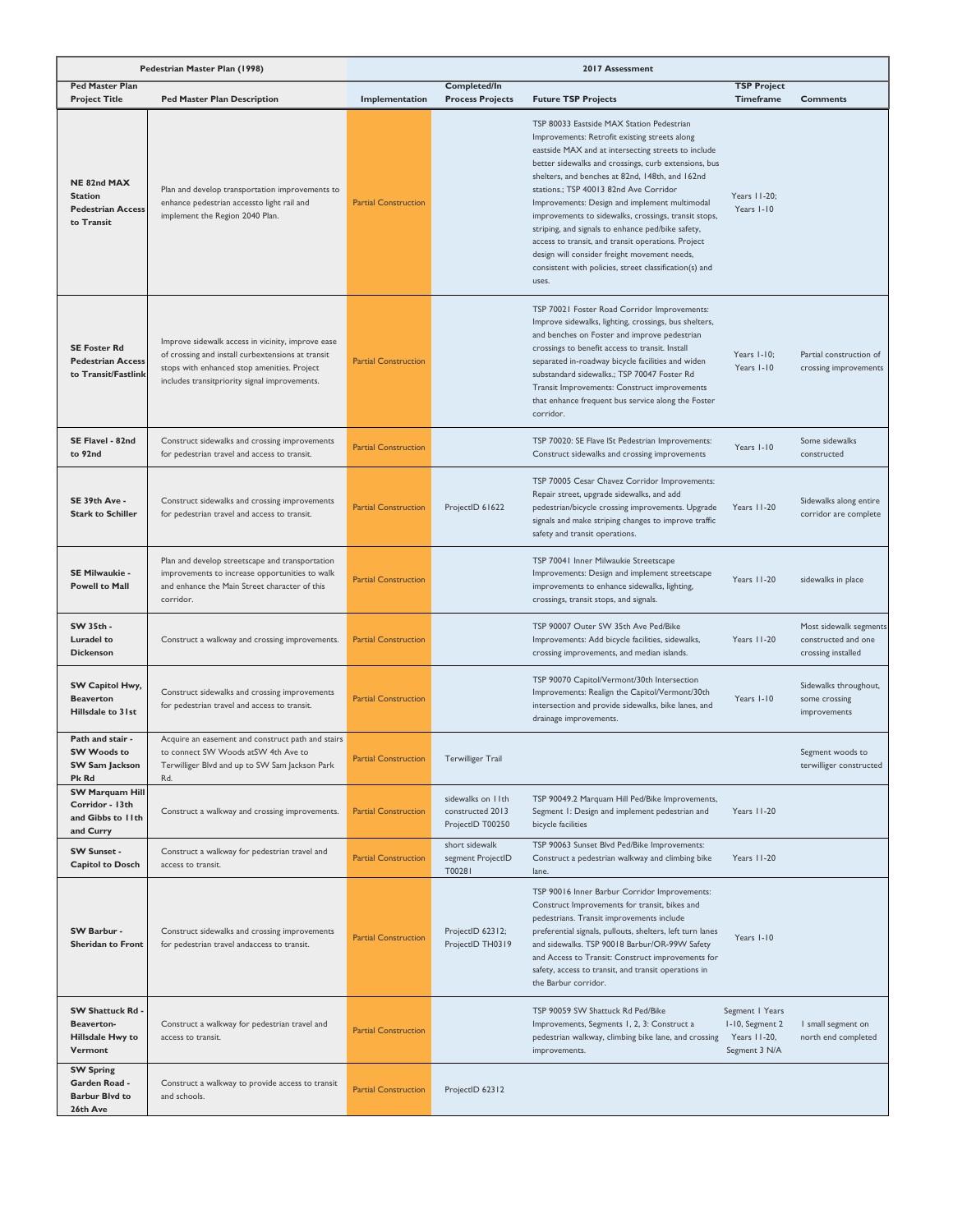|                                                                                          | Pedestrian Master Plan (1998)                                                                                                                                                                                                                                                                                                                                                                                                                                                                | 2017 Assessment             |                                         |                                                                                                                                                                                                                                                                                                                                                                                                                                                                                                                                                                   |                                 |                                                            |  |
|------------------------------------------------------------------------------------------|----------------------------------------------------------------------------------------------------------------------------------------------------------------------------------------------------------------------------------------------------------------------------------------------------------------------------------------------------------------------------------------------------------------------------------------------------------------------------------------------|-----------------------------|-----------------------------------------|-------------------------------------------------------------------------------------------------------------------------------------------------------------------------------------------------------------------------------------------------------------------------------------------------------------------------------------------------------------------------------------------------------------------------------------------------------------------------------------------------------------------------------------------------------------------|---------------------------------|------------------------------------------------------------|--|
| <b>Ped Master Plan</b><br><b>Project Title</b>                                           | <b>Ped Master Plan Description</b>                                                                                                                                                                                                                                                                                                                                                                                                                                                           | Implementation              | Completed/In<br><b>Process Projects</b> | <b>Future TSP Projects</b>                                                                                                                                                                                                                                                                                                                                                                                                                                                                                                                                        | <b>TSP Project</b><br>Timeframe | <b>Comments</b>                                            |  |
| Multnomah<br>Pedestrian<br><b>District</b>                                               | Plan and develop improvements to the pedestrian<br>environment within thisPedestrian District, which<br>is also a Region 2040 Main Street, to<br>emphasizedistrict identity and make walking the<br>mode of choice for trips within thedistrict. Seek<br>partnerships within the district for implementation.                                                                                                                                                                                | <b>Partial Construction</b> | ProjectID T00245                        | TSP 90050 SW Multnomah Blvd Ped/Bike<br>Improvements, Phase 2: Provide separated<br>pedestrian and bicycle facilities, along with<br>stormwater management facilities.                                                                                                                                                                                                                                                                                                                                                                                            | Years I-10                      | Difficult to quantify<br>completion.                       |  |
| <b>SW Beaverton-</b><br>Hillsdale Hwy -<br>Capitol to 65th                               | No description                                                                                                                                                                                                                                                                                                                                                                                                                                                                               | <b>Partial Construction</b> |                                         | TSP 90020 Beaverton-Hillsdale Hwy Corridor<br>Improvements: Build new sidewalks, improve<br>crossings, and enhance access to transit. Project<br>design will consider freight movement needs,<br>consistent with policies, street classification(s) and<br>uses. TSP 90019 Beaverton-Hillsdale Hwy ITS:<br>Install needed ITS infrastructure (communication<br>network, new traffic controllers, CCTV cameras,<br>and vehicle /pedestrian detectors). These ITS<br>devices allow us to provide more efficient and safe<br>operation of our traffic signal system. | Years I-10;<br>Years I-10       | sidewalks constructed<br>along majority of route           |  |
| SW<br><b>Bertha/Capitol</b><br>Hill - Barbur to<br><b>Beaverton-</b><br><b>Hillsdale</b> | Construct a walkway for pedestrian travel and<br>access to schools.                                                                                                                                                                                                                                                                                                                                                                                                                          | <b>Partial Construction</b> |                                         | TSP 90002 SW 19th/Capitol Hill Rd Safety<br>Improvements: Design and implement bicycle and<br>pedestrian facilities to create a safe and convenient<br>crossing of I-5, Multnomah Blvd, and Barbur Blvd.<br>Design and implement enhanced shared roadway<br>bicycle facilities on Capitol Hill Rd from Barbur to<br>Bertha.                                                                                                                                                                                                                                       | Years I-10                      | few sidewalk segments                                      |  |
| SW 30th Ave -<br><b>Vermont to</b><br><b>Beaverton-</b><br><b>Hillsdale</b>              | Construct a walkway for pedestrian travel and<br>access to transit.                                                                                                                                                                                                                                                                                                                                                                                                                          | <b>Partial Construction</b> |                                         | TSP 90005 SW 30th Ave Ped/Bike Improvements:<br>Construct a pedestrian walkway and bicycle<br>facilities, and improve the pedestrian crossing at<br>Beaverton-Hillsdale Hwy & 30th.                                                                                                                                                                                                                                                                                                                                                                               | Years 11-20                     | few sidewalk segments                                      |  |
| SW 26th Ave -<br><b>Spring Garden to</b><br><b>Taylors Ferry</b>                         | Construct a walkway for pedestrian travel and<br>access to transit.                                                                                                                                                                                                                                                                                                                                                                                                                          | <b>Partial Construction</b> | ProjectID 62312;<br>ProjectID T00499    | TSP 90004 26th Ave Ped/Bike Improvements:<br>Design and implement pedestrian and bicycle<br>facilities                                                                                                                                                                                                                                                                                                                                                                                                                                                            | Years 11-20                     |                                                            |  |
| SW 35th Ave -<br><b>Taylors Ferry to</b><br>Luradel                                      | Construct a walkway for pedestrian travel and<br>access to transit.                                                                                                                                                                                                                                                                                                                                                                                                                          | <b>Partial Construction</b> |                                         | TSP 90007 Outer SW 35th Ave Ped/Bike<br>Improvements: Add bicycle facilities, sidewalks,<br>crossing improvements, and median islands.                                                                                                                                                                                                                                                                                                                                                                                                                            | Years 11-20                     | few sidewalk segments                                      |  |
| SW Capitol Hwy,<br>49th to Kruse<br><b>Ridge Dr</b>                                      | Construct a walkway.                                                                                                                                                                                                                                                                                                                                                                                                                                                                         | <b>Partial Construction</b> |                                         | TSP 90072 Lessre Road Ped/Bike Improvements:<br>Design and implement pedestrian and bicycle<br>facilities                                                                                                                                                                                                                                                                                                                                                                                                                                                         | N/A                             | Road called Lesser Rd<br>now. Some sidewalk<br>constructed |  |
| SW Dolph Ct,<br>26th to Capitol<br>Hwy                                                   | Construct a walkway.                                                                                                                                                                                                                                                                                                                                                                                                                                                                         | <b>Partial Construction</b> |                                         | TSP 90073 SW Dolph Ct Ped/Bike Improvements:<br>Construct a walkway for pedestrian travel and<br>install a neighborhood greenway                                                                                                                                                                                                                                                                                                                                                                                                                                  | N/A                             | one sidewalk segment<br>complete                           |  |
| SW 45th Ave - B-<br>H Hwy to Iowa                                                        | Construct walkway and crossing improvements on<br>east side of SW 45th Ave between SW Cullen and<br>SW Iowa, and a stair and path from SW Cullen to<br>B-H Hwy in existing twenty-foot wide right-of-way<br>to facilitate pedestrian travel and access to transit.                                                                                                                                                                                                                           | <b>Partial Construction</b> | SW 45th Ave<br>Connector Trail          | TSP 90008.1 SW 45th Ave Ped/Bike Improvements,<br>Segment 1: Construct a pedestrian walkway and<br>bicycle facilities.                                                                                                                                                                                                                                                                                                                                                                                                                                            | Years 11-20                     |                                                            |  |
| <b>Johns Landing</b><br>Pedestrian<br><b>District</b>                                    | Plan and develop improvements to the pedestrian<br>environment within the Pedestrian District to<br>emphasize district identity and make walking the<br>mode of choice for trips within the district. Seek<br>partnerships within the district for implementation.                                                                                                                                                                                                                           | <b>Partial Construction</b> |                                         |                                                                                                                                                                                                                                                                                                                                                                                                                                                                                                                                                                   |                                 | Difficult to quantify<br>completion.                       |  |
| <b>West Portland</b><br>Pedestrian<br><b>District Future</b><br>Project                  | Plan and develop improvements to the pedestrian<br>environment within this proposed Pedestrian<br>District, which is also a Region 2040 Town Center,<br>if it is adopted following the Community Planning<br>process. Emphasize district identity and make<br>walking the mode of choice for trips within the<br>district. Seek regional funding and partnerships<br>within the district for implementation. Specific<br>boundaries for this proposed district have not yet<br>been adopted. | <b>Partial Construction</b> |                                         |                                                                                                                                                                                                                                                                                                                                                                                                                                                                                                                                                                   |                                 | Difficult to quantify<br>completion.                       |  |
| Lair Hill<br>Pedestrian<br><b>District Future</b><br>Project                             | Plan and develop improvements to the pedestrian<br>environment within thisproposed Pedestrian<br>District, if it is adopted, to emphasize district<br>identity andmake walking the mode of choice for<br>trips within the district. Seekpartnerships within<br>the district for implementation. Specific boundaries<br>for thisproposed district have not yet been<br>adopted.                                                                                                               | <b>Partial Construction</b> |                                         |                                                                                                                                                                                                                                                                                                                                                                                                                                                                                                                                                                   |                                 | Difficult to quantify<br>completion.                       |  |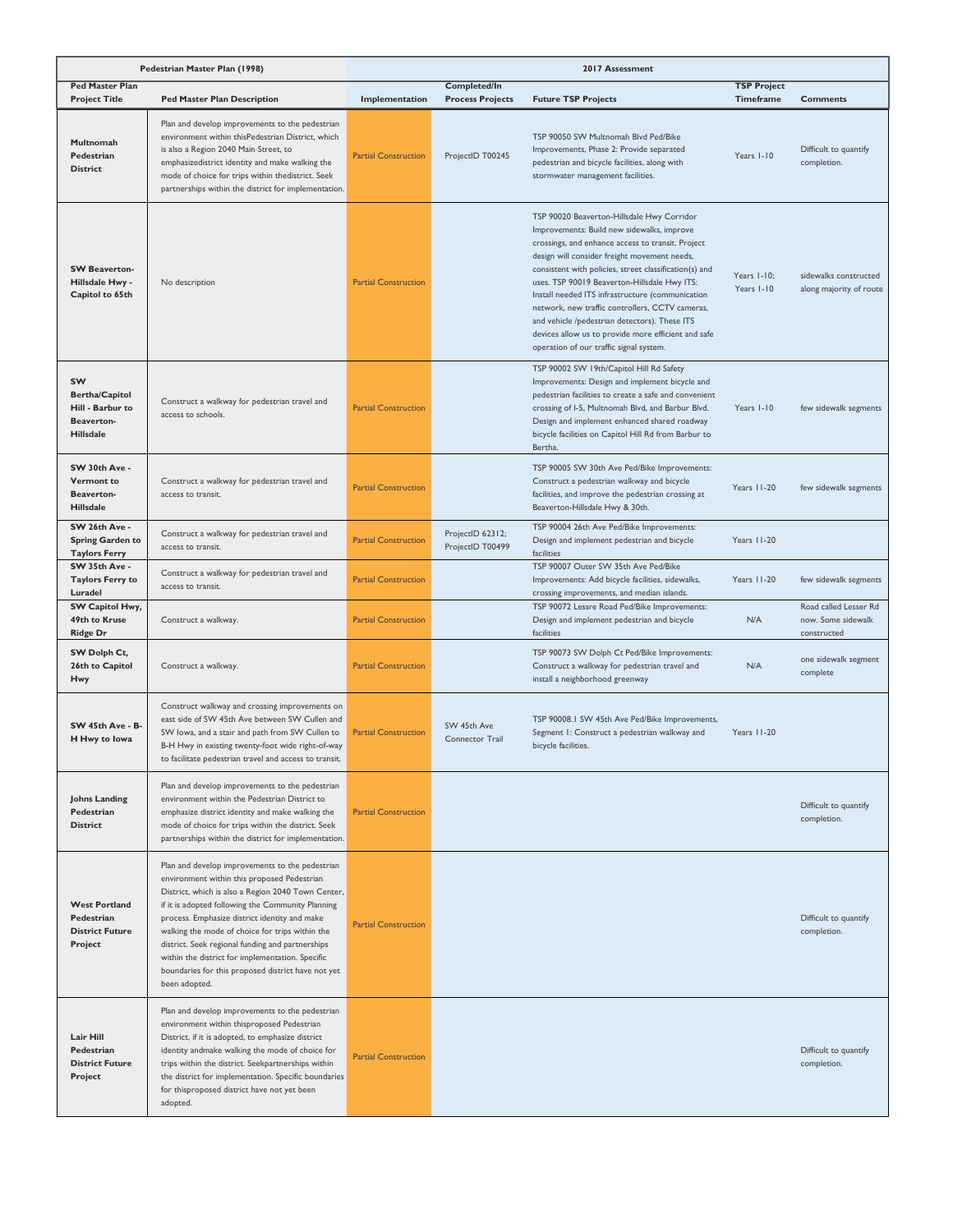| Pedestrian Master Plan (1998)                                             |                                                                                                                                                                                                                                                                             |                                              | 2017 Assessment                         |                                                                                                                                                                                                                                                                                                                                                                       |                                        |                                      |
|---------------------------------------------------------------------------|-----------------------------------------------------------------------------------------------------------------------------------------------------------------------------------------------------------------------------------------------------------------------------|----------------------------------------------|-----------------------------------------|-----------------------------------------------------------------------------------------------------------------------------------------------------------------------------------------------------------------------------------------------------------------------------------------------------------------------------------------------------------------------|----------------------------------------|--------------------------------------|
| <b>Ped Master Plan</b><br><b>Project Title</b>                            | <b>Ped Master Plan Description</b>                                                                                                                                                                                                                                          | Implementation                               | Completed/In<br><b>Process Projects</b> | <b>Future TSP Projects</b>                                                                                                                                                                                                                                                                                                                                            | <b>TSP Project</b><br><b>Timeframe</b> | <b>Comments</b>                      |
| Montavilla<br>Pedestrian<br><b>District</b>                               | Plan and develop improvements to the pedestrian<br>environment within the Pedestrian District to<br>emphasize district identity and make walking the<br>mode of choice for trips within the district. Seek<br>partnerships within the district for implementation.          | <b>Partial Construction</b>                  |                                         |                                                                                                                                                                                                                                                                                                                                                                       |                                        | Difficult to quantify<br>completion. |
| <b>Southwest</b><br>Pedestrian<br><b>Connections</b><br>Project           | Plan, design and construct pedestrian connections<br>in Southwest Portland to facilitate pedestrian<br>access to schools, parks, shopping, employment<br>and transit                                                                                                        | <b>Partial Construction</b>                  |                                         |                                                                                                                                                                                                                                                                                                                                                                       |                                        | Difficult to quantify<br>completion. |
| <b>Woodland Park</b><br>Pedestrian<br><b>Enhancements</b><br>Corridor     | Construct sidewalks and crossing improvements<br>on San Rafael from 111th -122nd: Sacramento<br>from 111th - 117th; and 111th Ave from San Rafael<br>-Sacramento, to improve pedestrian travel and<br>access to Tri-Met line 23 and 24 and Sacramento<br>Elementary School. | No Construction,<br><b>Identified in TSP</b> |                                         | TSP 50038: Parkrose Heights Pedestrian<br>Improvements: Construct a sidewalk and crossing<br>improvements to provide access to transit and<br>schools. I I Ith Klickitat to Halsey, San Rafael I I Ith<br>to 122nd. TSP 50037 San Rafael/Tillamook<br>Neighborhood Greenway - design/implement<br>neighborhood greenway, with improved crossings<br>at major streets. | Years 11-20                            |                                      |
| N Columbia Blv<br>Swift Ct to<br><b>Portland Rd</b><br>Corridor           | Construct a walkway and crossing improvements<br>for pedestrian travel and access to schools; add<br>pedestrian signal indications at existing traffic<br>signals.                                                                                                          | No Construction,<br><b>Identified in TSP</b> |                                         | TSP 30056 - Columbia Blvd Protected Bikeway:<br>Design and implement a protected bikeway or multi-<br>use path. Project design will consider freight<br>movement needs, consistent with policies, street<br>classification(s) and uses.                                                                                                                               | N/A                                    |                                      |
| N Columbia Blv -<br>Argyle Way to<br><b>Albina Ave</b>                    | Construct a walkway and crossing improvements.                                                                                                                                                                                                                              | No Construction,<br><b>Identified in TSP</b> |                                         | TSP 30004 Columbia Blvd Pedestrian<br>Improvements: Construct sidewalks and crossing<br>improvements. Project design will consider freight<br>movement needs, consistent with policies, street<br>classification(s) and uses.                                                                                                                                         | N/A                                    |                                      |
| N Greeley - Going<br>to Interstate                                        | Construct a walkway on the east side and transit<br>stop improvements.                                                                                                                                                                                                      | No Construction,<br><b>Identified in TSP</b> |                                         | TSP 30091: North Portland Greenway Trail,<br>Segment 5: Build a multi-use trail along the Albina<br>Yard connecting Swan Island to the Rose Quarter.                                                                                                                                                                                                                  | Years 11-20                            |                                      |
| <b>NE Ainsworth</b><br>Greenstreet                                        | Partner with Bicycle Program to develop a<br>combined pedestrian greenway and bike boulevard<br>along the corridor. Project will include crossing<br>improvements at arterials, streetlighting and art.                                                                     | No Construction,<br><b>Identified in TSP</b> |                                         | TSP 30001 Ainsworth Bridge Pedestrian/Bicycle<br>Improvements: Construct improvements to the<br>bridge to create a safe and pleasant crossing for<br>pedestrians and bicyclists over I-5.                                                                                                                                                                             | N/A                                    |                                      |
| Pedestrian<br>Overcrossing, W<br><b>Burnside at</b><br><b>Wildwood Tr</b> | Construct a pedestrian overcrossing over W.<br>Burnside that connects the Wildwood Trail to<br>eliminate the at-grade crossing.                                                                                                                                             | No Construction,<br><b>Identified in TSP</b> |                                         | TSP 60006 Outer W Burnside Corridor<br>Improvements: Widen street to add bicycle<br>facilities, improve sidewalks, lighting, crossings and<br>provide traffic signals and turn lanes at Burnside &<br>Skyline.                                                                                                                                                        | N/A                                    |                                      |
| W Burnside -<br><b>Tichner to Skyline</b>                                 | Construct sidewalks and crossing improvements<br>for pedestrian travel and access to transit.                                                                                                                                                                               | No Construction,<br><b>Identified in TSP</b> |                                         | TSP 60006 Outer W Burnside Corridor<br>Improvements: Widen street to add bicycle<br>facilities, improve sidewalks, lighting, crossings and<br>provide traffic signals and turn lanes at Burnside &<br>Skyline.                                                                                                                                                        | N/A                                    |                                      |
| SE Belmont - 12th<br>to 43rd                                              | Plan and develop streetscape and transportation<br>improvements to increaseopportunities to walk<br>and enhance the Main Street character of this<br>corridor.                                                                                                              | No Construction,<br><b>Identified in TSP</b> |                                         | TSP 70009 Belmont Streetscape Improvements:<br>Design and implement streetscape improvements<br>to enhance sidewalks, lighting, crossings, transit<br>stops, and signals.                                                                                                                                                                                             | N/A                                    |                                      |
| <b>SE Powell at</b><br>Milwaukie<br>Crossing                              | Reconfigure signal phasing to add pedestrian<br>crosswalk on the east leg of theintersection.                                                                                                                                                                               | No Construction,<br><b>Identified in TSP</b> |                                         | TSP 70041 Inner Milwaukie Streetscape<br>Improvements: Design and implement streetscape<br>improvements to enhance sidewalks, lighting,<br>crossings, transit stops, and signals.                                                                                                                                                                                     | Years 11-20                            |                                      |
| NE 60th MAX<br><b>Station</b><br><b>Pedestrian Access</b><br>to Transit   | Plan and develop transportation improvements to<br>enhance pedestrian accessto light rail and<br>implement the Region 2040 Plan.                                                                                                                                            | No Construction,<br>Identified in TSP        |                                         | TSP 40115 60th Ave MAX Station Area<br>Improvements: Implement pedestrian and bicycle<br>improvements in the 60th Ave MAX Station Area<br>identified in the Eastside MAX Station Area<br>Communities Project.                                                                                                                                                         | Years I-10                             |                                      |
| SE Flavel - 45th to<br>Clatsop                                            | Construct a walkway.                                                                                                                                                                                                                                                        | No Construction,<br><b>Identified in TSP</b> |                                         | TSP 70019 Flavel Dr Roadway Improvements: Fully<br>improve street from SE 45th to Clatsop Street with<br>travel lanes, curbs, swales, sidewalks, and separated<br>in-roadway bicycle facilities from 52nd to Clatsop.                                                                                                                                                 | N/A                                    |                                      |
| SE Holgate - 39th<br>to 52nd                                              | Construct crossing improvements to provide<br>access to transit and schools.                                                                                                                                                                                                | No Construction,<br><b>Identified in TSP</b> |                                         | TSP 70032 Holgate Blvd Corridor Improvements:<br>Reconstruct pavement structure and stormwater<br>drainage facilities, improve corner curb ramps to<br>ADA standards, improve pedestrian crossings, and<br>add bicycle facilities.                                                                                                                                    | Years 11-20                            |                                      |
| E Burnside - 60th<br>to 82nd                                              | Construct crossing improvements in this corridor<br>to provide access to transit and schools.                                                                                                                                                                               | No Construction,<br><b>Identified in TSP</b> |                                         | TSP 70010 Inner E Burnside Ped/Bike<br>Improvements: Design and implement bicycle<br>facilities and improve pedestrian crossings to<br>provide access to schools and transit.                                                                                                                                                                                         | Years I-10                             |                                      |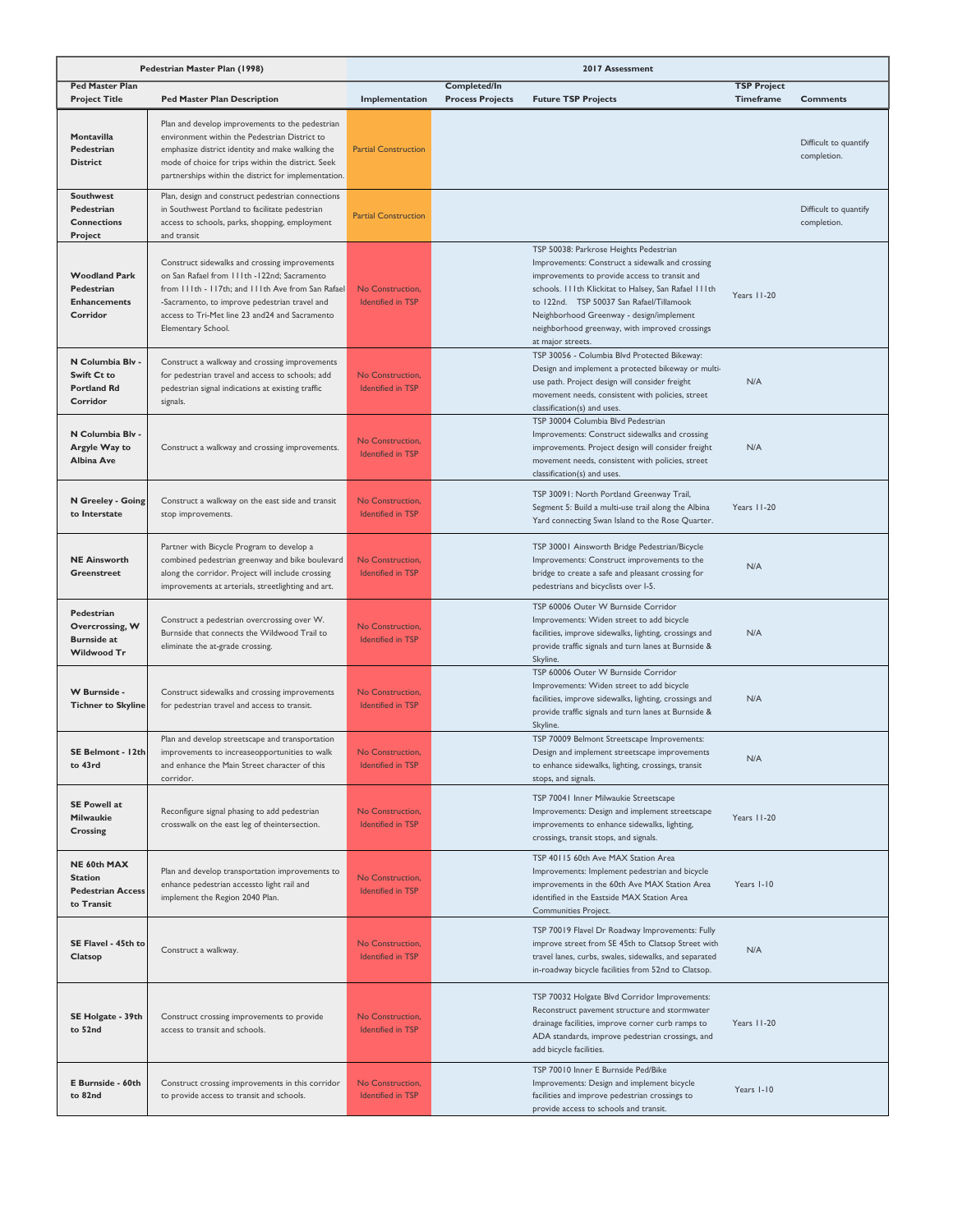| Pedestrian Master Plan (1998)                                            |                                                                                                                                                                 | 2017 Assessment                              |                                         |                                                                                                                                                                                                                                                                                                                                                                                                                                         |                                                                |                 |
|--------------------------------------------------------------------------|-----------------------------------------------------------------------------------------------------------------------------------------------------------------|----------------------------------------------|-----------------------------------------|-----------------------------------------------------------------------------------------------------------------------------------------------------------------------------------------------------------------------------------------------------------------------------------------------------------------------------------------------------------------------------------------------------------------------------------------|----------------------------------------------------------------|-----------------|
| <b>Ped Master Plan</b><br><b>Project Title</b>                           | <b>Ped Master Plan Description</b>                                                                                                                              | Implementation                               | Completed/In<br><b>Process Projects</b> | <b>Future TSP Projects</b>                                                                                                                                                                                                                                                                                                                                                                                                              | <b>TSP Project</b><br>Timeframe                                | <b>Comments</b> |
| SE 13th - Malden<br>to Tacoma                                            | Plan and develop streetscape and transportation<br>improvements to increase opportunities to walk<br>and enhance the Main Street character of this<br>corridor. | No Construction.<br><b>Identified in TSP</b> |                                         | TSP 70001 SE 13th Ave Streetscape Improvements:<br>Plan and implement streetscape and transportation<br>improvements, including crossing improvements, to<br>increase opportunities to walk and enhance the<br>main street character.                                                                                                                                                                                                   | N/A                                                            |                 |
| SE Milwaukie -<br><b>Yukon to Tacoma</b>                                 | Plan and develop streetscape and transportation<br>improvements to increase opportunities to walk<br>and enhance the Main Street character of this<br>corridor. | No Construction,<br><b>Identified in TSP</b> |                                         | TSP 70042: Design and implement streetscape<br>improvements to enhance sidewalks, lighting,<br>crossings, transit stops, and signals.                                                                                                                                                                                                                                                                                                   | N/A                                                            |                 |
| Pedestrian<br>Overpass near<br>Markham School                            | Construct a path and pedestrian overpass over<br>SW Barbur Blvd and I-5 toconnect SW Alfred St.<br>and SW 52nd to the rear of Markham School.                   | No Construction.<br><b>Identified in TSP</b> |                                         | TSP 90048 Markham School Pedestrian/Bicycle<br>Overpass: Construct pedestrian/bicycle path and<br>bridge over Barbur Blvd and I-5 to connect SW<br>Alfred and SW 52nd to the rear of Markham<br>School.                                                                                                                                                                                                                                 | Years II-20                                                    |                 |
| SW Capitol Hwy,<br><b>Terwilliger to</b><br><b>Sunset</b>                | Construct a sidewalk on the south side for<br>pedestrian travel and access to schools and transit.                                                              | No Construction,<br><b>Identified in TSP</b> |                                         | TSP 90029 Inner Capitol Hwy Corridor<br>Improvements: Construct sidewalks, crossing<br>improvements for access to transit, and bike<br>improvements, and install left turn lane at the<br>Capitol/Burlingame intersection.                                                                                                                                                                                                              | Years 11-20                                                    |                 |
| <b>SW Broadway</b><br>Drive - Grant to<br><b>Sherwood</b>                | Construct a walkway.                                                                                                                                            | No Construction,<br><b>Identified in TSP</b> |                                         | TSP 90024 SW Broadway Dr Pedestrian<br>Improvements: Construct a walkway and crossing<br>improvements                                                                                                                                                                                                                                                                                                                                   | N/A                                                            |                 |
| <b>SW Hamilton -</b><br><b>Scholls Ferry to</b><br>Dosch                 | Construct a walkway to provide access to transit<br>and schools.                                                                                                | No Construction,<br><b>Identified in TSP</b> |                                         | TSP 90034 Bridlemile Ped/Bike Improvements:<br>Construct a pedestrian walkway, bicycle facilities,<br>and crossing improvements.                                                                                                                                                                                                                                                                                                        | Phase I Years I-<br>10, Phase 2<br>Years 11-20,<br>Phase 3 N/A |                 |
| SW Dosch Road -<br><b>Sunset to Patton</b>                               | Construct a walkway for pedestrian travel and<br>access to transit.                                                                                             | No Construction,<br><b>Identified in TSP</b> |                                         | TSP 90031 SW Dosch Rd Interim Safety<br>Improvements: Construct an enhanced shoulder to<br>improve safety for all modes.                                                                                                                                                                                                                                                                                                                | Years I-10,<br>Segments I and<br>2 N/A                         |                 |
| <b>SW Taylors Ferry</b><br>- 40th to 60th                                | Construct a walkway for pedestrian travel and<br>access to transit.                                                                                             | No Construction,<br><b>Identified in TSP</b> |                                         | TSP 90064 Outer Taylors Ferry Safety<br>Improvements: Widen shoulder to provide bicycle<br>climbing lane and construct a walkway for<br>pedestrian travel and access to transit.                                                                                                                                                                                                                                                        | Segment   Years<br>I-10, Segment 2<br>N/A                      |                 |
| <b>SW Taylors Ferry</b><br>- Macadam to<br>35th                          | Construct a walkway for pedestrian travel and<br>access to transit.                                                                                             | No Construction,<br><b>Identified in TSP</b> |                                         | TSP 90065 Inner Taylors Ferry Safety<br>Improvements: Widen shoulder to provide bicycle<br>climbing lane and construct a walkway for<br>pedestrian travel and access to transit. Widen<br>shoulder in uphill direction on SW Taylors Ferry Rd<br>from Macadam to Terwilliger to provide bicycle<br>climbing lane and stripe bike lanes from Terwilliger<br>to 35th. Construct sidewalks for pedestrian travel<br>and access to transit. | Segment I N/A,<br>segment 2 Years<br>I-10, Segment 3<br>N/A    |                 |
| SW Capitol Hwy,<br><b>Terwilliger to</b><br><b>Barbur (North)</b>        | Construct sidewalks and crossing improvements<br>for pedestrian travel and access to transit.                                                                   | No Construction,<br><b>Identified in TSP</b> |                                         | TSP 90029 Inner Capitol Hwy Corridor<br>Improvements: Construct sidewalks, crossing<br>improvements for access to transit, and bike<br>improvements, and install left turn lane at the<br>Capitol/Burlingame intersection.                                                                                                                                                                                                              | Years 11-20                                                    |                 |
| SW Pomona St -<br>35th to Barbur<br>Blvd                                 | Construct a walkway.                                                                                                                                            | No Construction,<br><b>Identified in TSP</b> |                                         | TSP 90055 SW Pomona St Ped/Bike Improvements:<br>Design and implement pedestrian and bicycle<br>facilities.                                                                                                                                                                                                                                                                                                                             | N/A                                                            |                 |
| SW Patton Rd -<br><b>Homar to Dosch</b>                                  | Construct a walkway for pedestrian travel and<br>access to transit.                                                                                             | No Construction,<br><b>Identified in TSP</b> |                                         | TSP 90054 SW Patton Rd Ped/Bike Improvements:<br>Construct a pedestrian walkway and bicycle<br>facilities, with improved crossings where needed                                                                                                                                                                                                                                                                                         | Segment I and 2<br>N/A, Segment 3<br>Years I-10                |                 |
| SW Dosch Rd.<br><b>Sunset to</b><br>Beaverton-<br><b>Hillsdale Hwy</b>   | Construct a walkway for pedestrian travel and<br>access to transit.                                                                                             | No Construction,<br><b>Identified in TSP</b> |                                         | TSP 90031 SW Dosch Rd Interim Safety<br>Improvements: Construct an enhanced shoulder to<br>improve safety for all modes. Construct a<br>pedestrian walkway and climbing bike lane.                                                                                                                                                                                                                                                      | Years I-10,<br>Segments I and<br>2 N/A                         |                 |
| <b>SW Shattuck Rd.</b><br><b>Beaverton</b><br>Hillsdale Hwy to<br>Patton | Construct a walkway for pedestrian travel and<br>access to transit.                                                                                             | No Construction.<br><b>Identified in TSP</b> |                                         | TSP 90034 Bridlemile Ped/Bike Improvements:<br>Construct a pedestrian walkway, bicycle facilities,<br>and crossing improvements.                                                                                                                                                                                                                                                                                                        | Phase I Years I-<br>10, Phase 2<br>Years 11-20,<br>Phase 3 N/A |                 |
| <b>SW Patton Rd</b><br>from Dosch to<br><b>Shattuck</b>                  | Construct a walkway.                                                                                                                                            | No Construction,<br>Identified in TSP        |                                         | TSP 90054 SW Patton Rd Ped/Bike Improvements:<br>Construct a pedestrian walkway and bicycle<br>facilities, with improved crossings where needed                                                                                                                                                                                                                                                                                         | Segment I and 2<br>N/A, Segment 3<br>Years I-10                |                 |
| <b>SW Garden</b><br>Home - Capitol<br>Hwy to 65th                        | Construct a walkway for pedestrian travel and<br>access to transit.                                                                                             | No Construction,<br>Identified in TSP        |                                         | TSP 90033 Garden Home Ped/Bike Improvements:<br>Construct pedestrian and bicycle safety<br>improvements, including drainage designed for<br>constrained right-of-way.                                                                                                                                                                                                                                                                   | Years I-10                                                     |                 |
| <b>SW Cameron Rd</b><br><b>45th to Shattuck</b>                          | Construct a walkway for pedestrian travel and<br>access to transit.                                                                                             | No Construction,<br><b>Identified in TSP</b> |                                         | TSP 90025 SW Cameron Rd Pedestrian<br>Improvements: Construct a walkway for pedestrian<br>travel and access to transit.                                                                                                                                                                                                                                                                                                                 | N/A                                                            |                 |
| SW 25th Ave/SW<br>Kanan - 23rd Ave<br>to B-H Hwy                         | Construct sidewalk and crossing improvements for<br>access to school and transit.                                                                               | No Construction,<br><b>Identified in TSP</b> |                                         | TSP 90003 SW 25th/Kanan Pedestrian<br>Improvements: Construct a walkway for pedestrian<br>travel and access to transit                                                                                                                                                                                                                                                                                                                  | N/A                                                            |                 |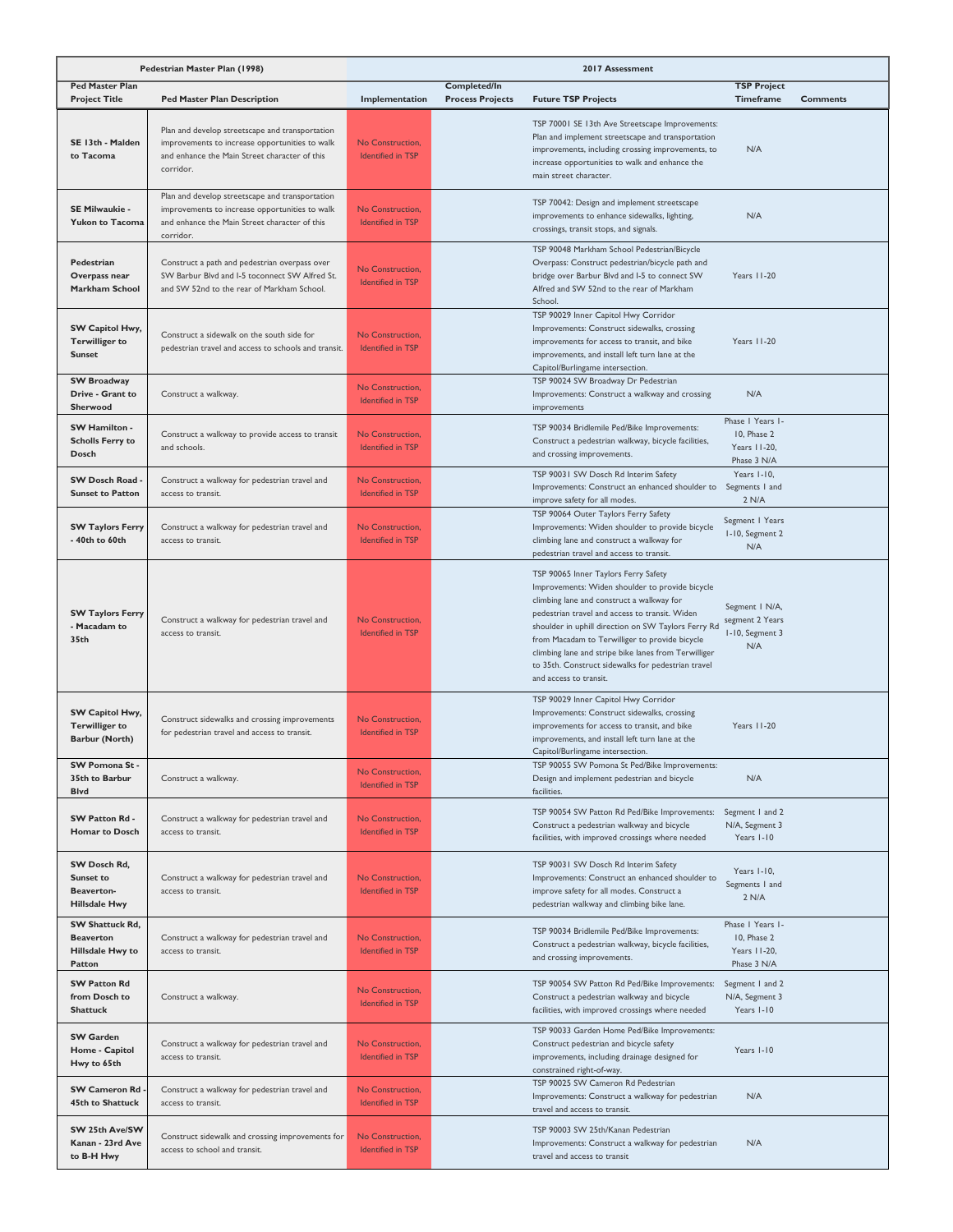|                                                                               | Pedestrian Master Plan (1998)                                                                                                                                                                                                                                                                                                                     |                                       |                                         | 2017 Assessment                                                                                                                                              |                                                                                                                                      |                                                                                                                                                                    |
|-------------------------------------------------------------------------------|---------------------------------------------------------------------------------------------------------------------------------------------------------------------------------------------------------------------------------------------------------------------------------------------------------------------------------------------------|---------------------------------------|-----------------------------------------|--------------------------------------------------------------------------------------------------------------------------------------------------------------|--------------------------------------------------------------------------------------------------------------------------------------|--------------------------------------------------------------------------------------------------------------------------------------------------------------------|
| <b>Ped Master Plan</b><br><b>Project Title</b>                                | <b>Ped Master Plan Description</b>                                                                                                                                                                                                                                                                                                                | Implementation                        | Completed/In<br><b>Process Projects</b> | <b>Future TSP Projects</b>                                                                                                                                   | <b>TSP Project</b><br><b>Timeframe</b>                                                                                               | <b>Comments</b>                                                                                                                                                    |
| Pedestrian<br>Pathway and<br>Greenstreet in<br>former Red<br><b>Electric</b>  | Acquire historic right-of-way and construct a<br>walkway between Bertha Blvd and Shattuck Rd for<br>pedestrian travel and access to schools.                                                                                                                                                                                                      | No Construction,<br>Identified in TSP |                                         | TSP 90108 Red Electreic Trail, Segments 1-5:<br>Construct Segment 1 of the Red Electric Trail as<br>recommended in the Red Electric Trail Planning<br>Study. | Segment   Years<br>I-10, Segment 2<br>Years 11-20,<br>Segment 3<br>Years II-20,<br>Segment 4 Years<br>I-10, Segment 5<br>Years 11-20 | Segment 4 currently in<br>design                                                                                                                                   |
| <b>Pedestrian Access</b><br>to Transit: SW<br>Garden Home,<br>Capitol to 45th | Pedestrian access to transit project: Improve<br>sidewalk access in vicinity, improve ease of crossing<br>and install curb extensions at transit stops<br>withenhanced stop amenities, on SW Garden<br>Home from Capitol to 45th; onMultnomah from<br>35th to 45th; and on SW 40th from Capitol to<br>Multnomah; for access to lines 5, 45 and 1. | No Construction,<br>Identified in TSP |                                         |                                                                                                                                                              |                                                                                                                                      | This is in the TSP as<br>part of longer Garden<br>Home Rd project.                                                                                                 |
| SE 174th - Main<br>to Powell                                                  | Construct a sidewalk for pedestrian travel and<br>access to schools.                                                                                                                                                                                                                                                                              | <b>No Construction, not</b><br>in TSP |                                         |                                                                                                                                                              |                                                                                                                                      | tiny spots of sidewalks,<br>otherwise no work<br>done. Not sure why<br>this never made it into<br>TSP. Might not have<br>been a high priority in<br>EPIM.          |
| Stair in SW Spiral<br>Way R.O.W.                                              | Construct a concrete stairway in existing 16' right- No Construction, not<br>of-way between SW Vista and SW Montgomery.                                                                                                                                                                                                                           | in TSP                                |                                         |                                                                                                                                                              |                                                                                                                                      | TSP did not include SW<br>Trails type projects like<br>paths and stairs in SW<br>because PBOT<br>generally does not build<br>these projects using<br>public funds. |
| <b>SE Creston</b><br>Kenilworth<br>Greenstreet                                | Develop a unique identity for the streets<br>connecting Powell Park, KenilworthPark, and<br>Creston Park along the route defined in the<br>Creston Kenilworth Neighborhood Plan as a<br>Pedestrian Parkway. Seek community partnerships<br>for implementation.                                                                                    | No Construction, not<br>in TSP        |                                         |                                                                                                                                                              |                                                                                                                                      | Work was never done<br>to develop this project.                                                                                                                    |
| Path, SE 36th PI<br>R.O.W. from<br>Francis St to 36th<br>PI                   | Construct a 70-meter long path in existing 6' wide<br>right-of-way to enhance the pedestrian network.                                                                                                                                                                                                                                             | <b>No Construction, not</b><br>in TSP |                                         |                                                                                                                                                              |                                                                                                                                      | Small project would be<br>part of Ped Program.                                                                                                                     |
| SE Woodstock -<br>49th to 87th                                                | Plan and develop streetscape and transportation<br>improvements to increase opportunities to walk<br>and enhance the Main Street character of this<br>corridor.                                                                                                                                                                                   | <b>No Construction, not</b><br>in TSP |                                         |                                                                                                                                                              |                                                                                                                                      | Not actually a main<br>street, more like a<br>series of small business<br>nodes separated by low-<br>density residential.                                          |
| Path and stair,<br>SW Cable to SW<br>Jackson                                  | Improve existing trail and construct stairs to link<br>SW Cable to SW Jackson Street in order to<br>enhance the pedestrian network and improve<br>access to transit and schools.                                                                                                                                                                  | No Construction, not<br>in TSP        |                                         |                                                                                                                                                              |                                                                                                                                      | TSP did not include SW<br>Trails type projects like<br>paths and stairs in SW<br>because PBOT<br>generally does not build<br>these projects using<br>public funds. |
| Stairs, End of SW<br>Harrison St at<br>SW 16th                                | Construct new public stairway within the right-of-<br>way to link SW Harrison and SW 16th.                                                                                                                                                                                                                                                        | No Construction, not<br>in TSP        |                                         |                                                                                                                                                              |                                                                                                                                      | TSP did not include SW<br>Trails type projects like<br>paths and stairs in SW<br>because PBOT<br>generally does not build<br>these projects using<br>public funds. |
| Stairs, SW 16th<br>from SW Hall to<br><b>SW Upper Hall</b>                    | Construct a series of linked stairways in the SW<br>16th Ave. right-of-waybetween SW Hall and SW<br>Upper Hall at College St. The design shouldfeature<br>the outstanding viewpoints that would be created<br>and should includereferences to the squatter<br>colony that existed in this area in the 1930s.                                      | No Construction, not<br>in TSP        |                                         |                                                                                                                                                              |                                                                                                                                      | TSP did not include SW<br>Trails type projects like<br>paths and stairs in SW<br>because PBOT<br>generally does not build<br>these projects using<br>public funds. |
| Stairs in SW 14th<br>Ave R.O.W. from<br><b>SW College St to</b><br>Cardinell  | Construct new stairs within the 15' right-of-way of<br>SW 14th Ave betweenSWCollege St and SW<br>Cardinell Dr.                                                                                                                                                                                                                                    | <b>No Construction, not</b><br>in TSP |                                         |                                                                                                                                                              |                                                                                                                                      | TSP did not include SW<br>Trails type projects like<br>paths and stairs in SW<br>because PBOT<br>generally does not build<br>these projects using<br>public funds. |